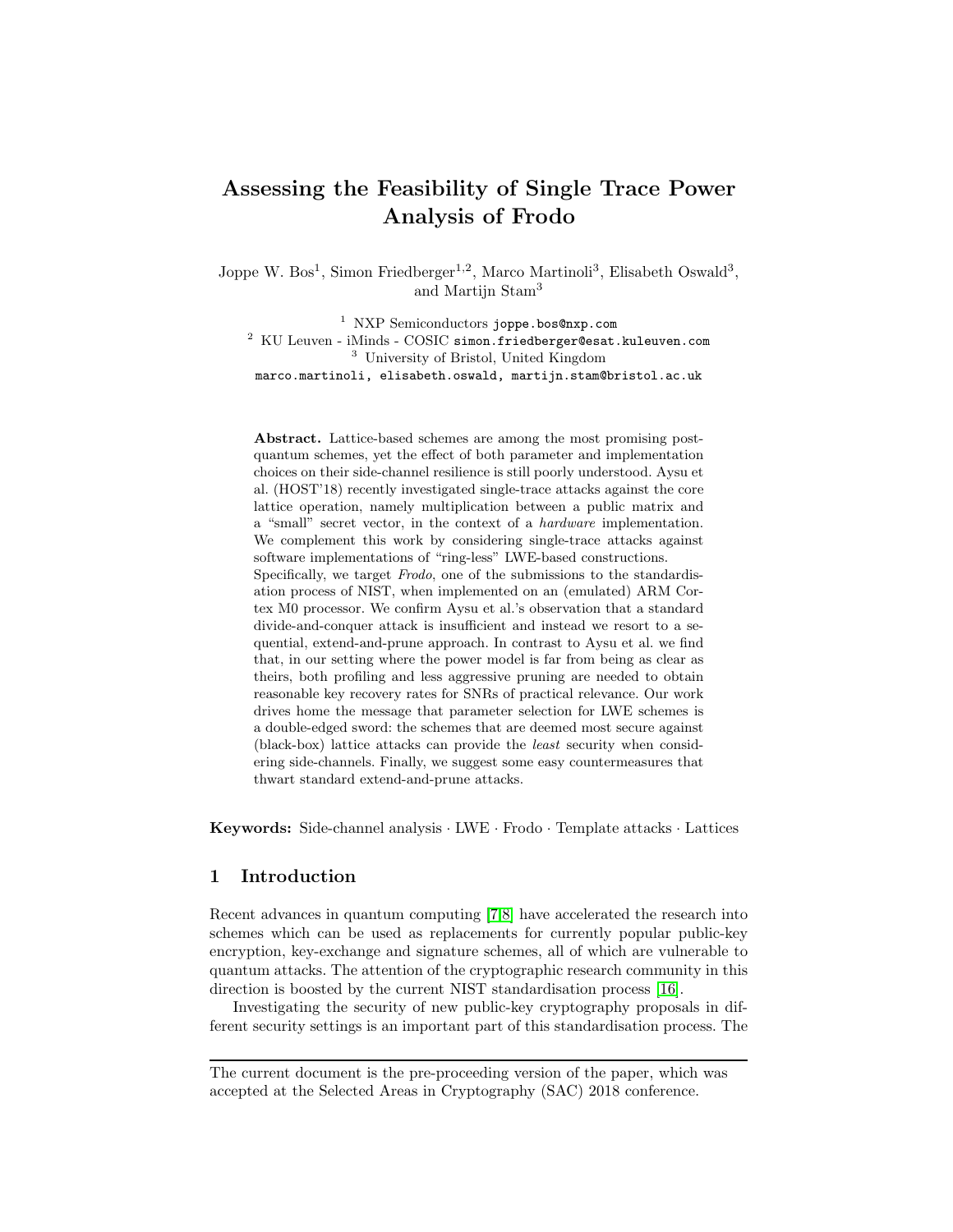current trend, in the era of Internet of Things (IoT), is to connect more and more devices and enable them to transmit sensitive data to other devices or the cloud. These IoT devices can often be physically accessed by potential adversaries, allowing for side-channel attacks. However, the challenges when implementing these novel post-quantum schemes are not as well analysed as for the RSA or ECC-based systems they aim to replace.

Over a third of the submissions to NIST's standardisation process are latticebased constructions [\[16\]](#page-17-0). They come in a number of flavours, of which the two dominant classes are those based on learning with errors (LWE [\[17\]](#page-17-1)) and its variants (Ring-LWE [\[11\]](#page-17-2) and Module-LWE [\[9\]](#page-16-2)). For both scenarios, the key to be recovered is typically a vector of relatively small integers, but the computations involving this vector differ considerably: Ring-LWE and Module-LWE often rely on the Number-Theoretic Transform (NTT) to compute polynomial multiplication, whereas standard LWE depends on textbook matrix–vector multiplication.

One of the standard LWE-based proposals is Frodo. Originally conceived as a key agreement protocol it was expanded to a Key Encapsulation Mechanism (KEM), for the later NIST submission [\[5,](#page-16-3)[15\]](#page-17-3). Frodo relies on the equation  $\mathbf{B} =$  $\mathbf{AS} + \mathbf{E}$ , where  $\mathbf{A}, \mathbf{B}, \mathbf{S}$ , and  $\mathbf{E}$  are all various matrices over  $\mathbb{Z}_q$  for q a power of two. The dimensions of these matrices, the modulus  $q$ , as well as the distributions from which the error  $E$  and the secret  $S$  are drawn, are all parameters to the scheme. Overall, the Frodo designers proposed six concrete parameter sets, yet the natural resistance of the corresponding matrix multiplication against sidechannel analysis is still understood only partially.

Recently, Aysu et al. [\[2\]](#page-16-4) demonstrated the efficacy of horizontal Correlation Power Analysis (CPA) in a single trace setting against Frodo's matrix multiplication AS when implemented in hardware. Their attack assumes knowledge of the architecture in order to target specific intermediate registers, as well as that the Hamming distance is a good approximation of their specific device's leakage. Even so, for a distinguisher to succeed, knowledge of the algorithm's state so far is required. Aysu et al. cope with this challenge by describing what is known as an extend-and-prune strategy. Seemingly unaware that their method is essentially part of the established methodology of template attacks [\[6\]](#page-16-5), they do not further explore challenges that may arise in contexts where the device's leakage is too far from Hamming weight/distance for an unprofiled method to work.

Our contribution. We fill this gap by investigating single-trace attacks against software implementations of "ring-less" LWE-based constructions, as used by Frodo. When Frodo is used as key agreement protocol, the secret S is ephemeral and the calculation of  $\mathbf{AS} + \mathbf{E}$  that we target is only performed once (or twice), resulting in only a single trace. This limited usage implies only a subset of sidechannel techniques apply. When Frodo is used as a KEM, the overall private key (of the KEM) is used repeatedly for decapsulation and the usual techniques relying on a variable number of traces do apply. However, even then our work provides useful guidance on security, and indeed, we expect our results can be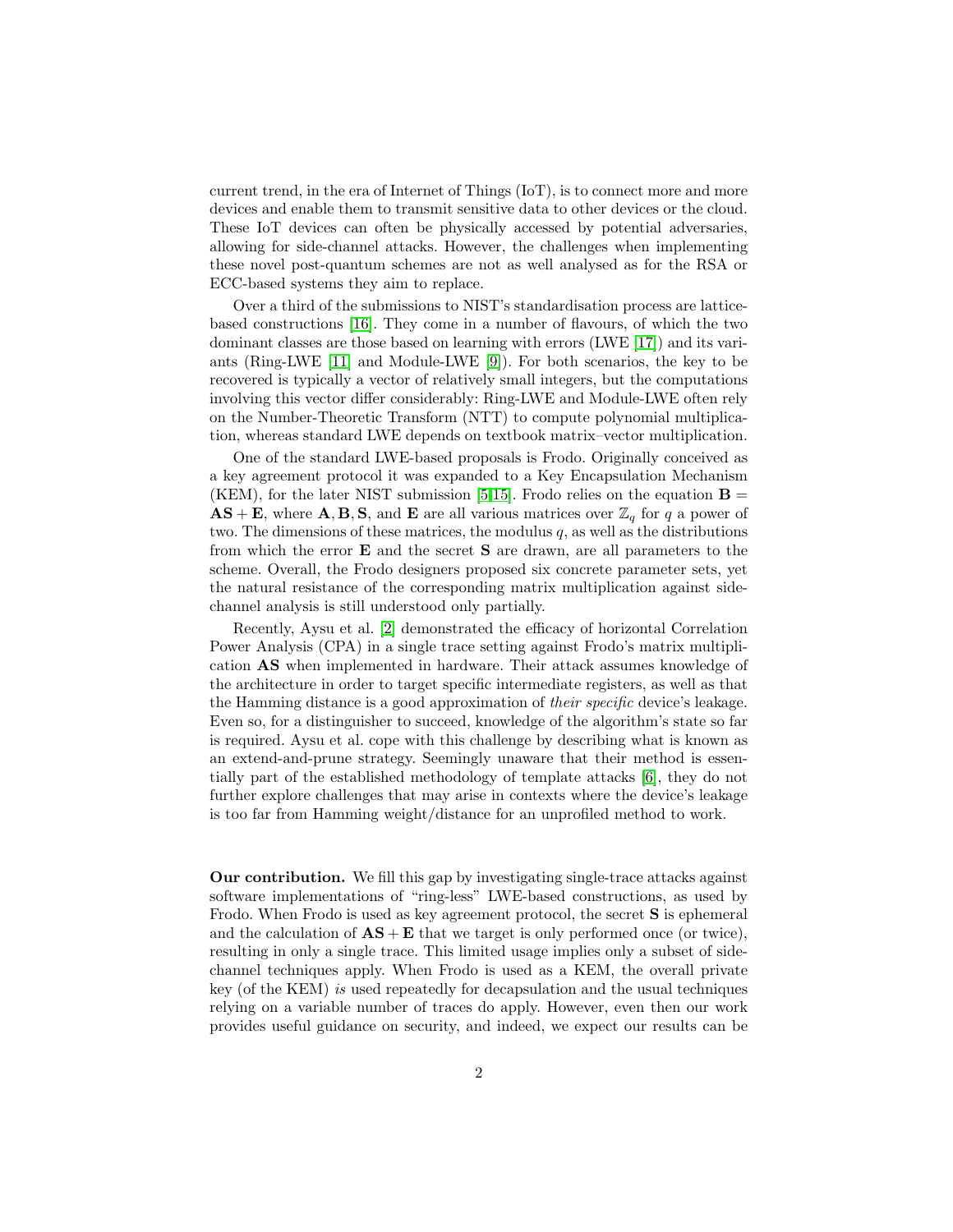translated to any "small secret" LWE scheme, that is any scheme where the individual entries of S are "small" in the space over which the scheme is defined.

Even if only a single trace corresponding to  $\mathbf{AS} + \mathbf{E}$  is available, each *element* in S is still used multiple times in the calculation of AS, enabling so called horizontal differential power analysis. Here the single trace belonging to  $\overline{AS}$  is cut up into smaller subtraces corresponding to the constituent  $\mathbb{Z}_q$  operations. Hence, the number of subtraces available for each targeted  $\mathbb{Z}_q$  element (of S) is bounded by the dimension of the matrix  $\bf{A}$ . For square  $\bf{A}$  as given by the suggested parameters, this immediately leads to a situation where high dimensions for A, thus S, on the one hand imply more elements of S need to be recovered (harder), yet on the other hand more subtraces per element are available (easier). To complicate matters, the elements of S are chosen to be relatively small in  $\mathbb{Z}_q$ , with the exact support differing per parameter set. All in all, the effect of parameter selection on the natural side-channel resistance is multi-faceted and potentially counterintuitive; we provide guidance in this respect in Section [5.](#page-14-0)

For our investigation, we opted for the ARM Cortex M0 as platform for Frodo's implementation. The Cortex-M family has high practical relevance in the IoT panorama, where our choice for the M0 is primarily instigated by the availability of the ELMO tool [\[13\]](#page-17-4), which we use to simulate Frodo's power consumption (see Section [2](#page-3-0) for details). We believe our results are representative for other 32-bit ARM architectures as well.

Our first research question is how well the unprofiled correlation power analysis, as successfully deployed by Aysu et al. [\[2\]](#page-16-4) against a hardware implementation of Frodo, works in our software-oriented context. The main operations relevant for Frodo are  $\mathbb{Z}_q$  addition and multiplication, which are both known to be poor targets for side-channel attacks [\[4,](#page-16-6)[10\]](#page-17-5). This is usually compensated for by employing a larger number of traces and by using a power model sufficiently close to the device's leakage profile. The former is intrinsically not possible in the setting we consider, while the latter necessarily requires a profiling phase in cases where the leakage profile of a device is not well-known (as is the case for registers leaking Hamming distance in Aysu et al.'s case).

Overall, we target up to three points of interest, corresponding to loading of a secret value, the actual  $\mathbb{Z}_q$  multiplication, and updating an accumulator with the resulting product. For a classical divide-and-conquer attack, where all positions of the secret matrix S are attacked independently, the templates can easily be profiled at the start, but as we find in Section [3,](#page-7-0) the resulting algorithmic variance is too high to allow meaningful key recovery.

Therefore we switch to an extend-and-prune technique (Section [4\)](#page-11-0), allowing inclusion of predictions on intermediate variables (such us partial sums stored into an accumulator). This approach drastically reduces the algorithmic variance and hence increases the effective signal strength. We show how different pruning strategies allow for a trade-off between performance and success, concluding that for reasonable levels of success, this type of pruning needs to be less aggressive than that employed by Aysu et al. [\[2\]](#page-16-4). We also find that of the two Frodo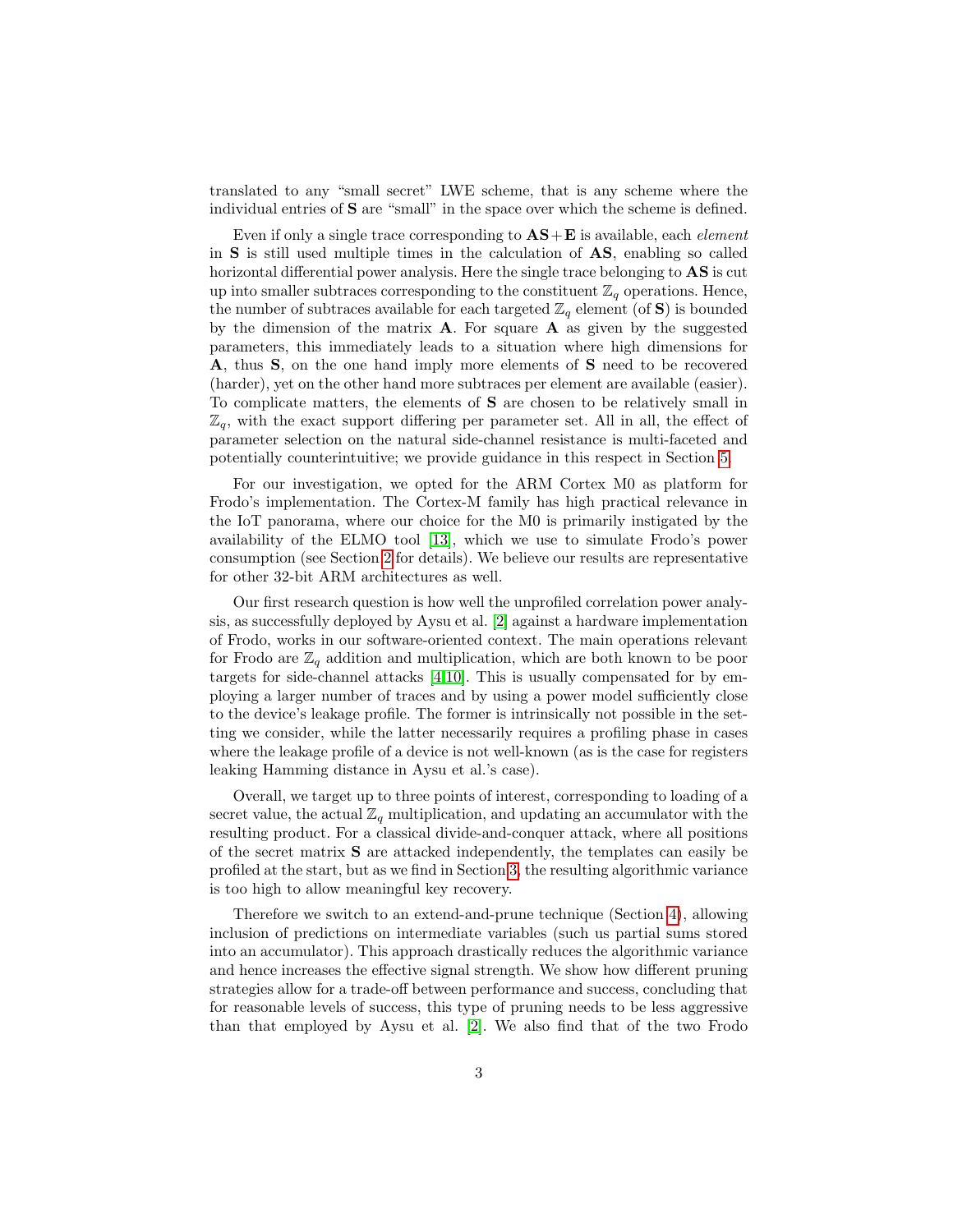parameter sets given in the NIST proposal, the one designed for higher security is in fact the most vulnerable against our side-channel cryptanalysis.

We finish with a discussion on possible countermeasures (Section [5\)](#page-14-0). In particular, we propose a simple alternative way of evaluating the matrix multiplication that frustrates the extend-and-prune attack, reintroducing the algorithmic variance effectively for free. This deterministic method significantly improves the security of what is otherwise still an unprotected implementation.

#### <span id="page-3-0"></span>2 Preliminaries

**Notation.** Vectors are denoted by lower case boldface letters and the  $i$ -th component of a vector **v** is  $\mathbf{v}[i]$ , where indexing starts at 1. Matrices are denoted by upper case boldface letters and their elements are also indexed using square brackets notation in row major order. The n-dimensional identity matrix is denoted by  $I_n$ .

Drawing a random sample  $x$  from a distribution  $D$  over a set S is denoted by  $x \leftarrow s \mathcal{D}(S)$  or just by  $x \leftarrow s \mathcal{D}$  if the set is clear from the context. We denote drawing a random vector of dimension  $n$  made of independent and identically distributed random samples by  $\mathbf{x} \leftarrow \mathcal{D}^n(S)$ . The support of  $D$ , i.e. the values to which  $\mathcal D$  assigns non-zero probability, is denoted by  $\text{Supp}(\mathcal D)$ .

#### 2.1 Frodo: a LWE-based Key Agreement Protocol/KEM

Originally Frodo was conceived as a key agreement protocol [\[5\]](#page-16-3); in the later NIST proposal [\[15\]](#page-17-3), it was recast as a KEM. It derives its security from a variant of Regev's LWE concept [\[17\]](#page-17-1), namely the decisional Matrix-LWE problem with short secrets (Definition [1\)](#page-3-1), which stipulates secrets and errors as matrices of fixed dimensions, instead of vectors of arbitrary dimension.

<span id="page-3-1"></span>**Definition 1** ([\[5,](#page-16-3) Section 5.1]). Let  $n, m, q, \overline{n}$  be positive integers and  $\chi$  be a distribution over  $\mathbb{Z}_q$ . Let  $\mathbf{A} \leftarrow \mathcal{U}^{m \times n}(\mathbb{Z}_q)$  where U is the uniform distribution,  $\mathbf{E} \leftarrow s \chi^{m \times \overline{n}}(\mathbb{Z}_q)$  and  $\mathbf{S} \leftarrow s \chi^{n \times \overline{n}}(\mathbb{Z}_q)$ . Defining  $\mathbf{B}$  as  $\mathbf{B} = \mathbf{AS} + \mathbf{E}$ , the decisional Matrix-LWE problem with short secrets asks to distinguish  $(A, B)$  from  $(A, U)$ , where  $\mathbf{U} \leftarrow \mathcal{U}^{m \times \overline{n}}(\mathbb{Z}_q)$ .

Frodo can be instantiated with six different parameter sets, four proposed in the original key agreement protocol [\[5\]](#page-16-3) and two as part of the NIST submission [\[15\]](#page-17-3). Table [1](#page-4-0) summarises them all. Matrix dimensions are specified, as well as k, the cardinality of the support of  $\chi$ . The latter distribution is a discrete Gaussian centred at zero, with range  $[-\eta, +\eta]$  for  $\eta = (k-1)/2$ . This effectively specifies all possibilities for each secret entry.

The core operation of Frodo is the calculation of  $\mathbf{B} \leftarrow \mathbf{AS} + \mathbf{E}$ . Without loss of generality, we will henceforth concentrate on only a single column of the secret matrix **S**, which will be denoted by **s**. Thus we target the operation  $\mathbf{b} \leftarrow \mathbf{As} + \mathbf{e}$ , where we try to recover the small value  $s$  for known  $A$  and  $b$  based on the leakage from primarily the matrix–vector multiplication  $\bf{A}s$ . We note that, given  $\bf{A}$  and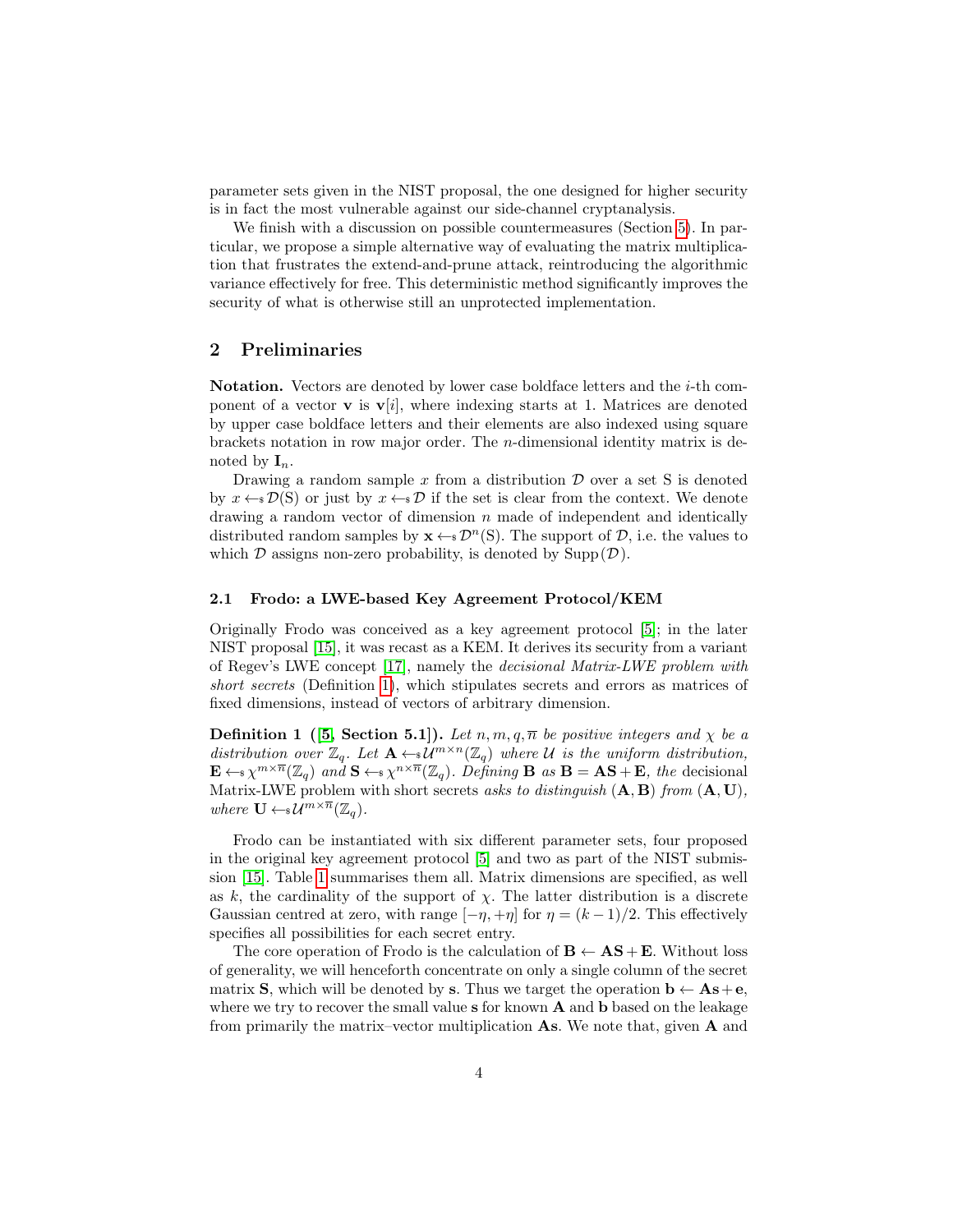| Name              | $\boldsymbol{n}$ | q        | k. |
|-------------------|------------------|----------|----|
| CCS1              | 352              | $2^{11}$ |    |
| CCS2              | 592              | $2^{12}$ | 9  |
| CCS3              | 752              | $2^{15}$ | 11 |
| CCS4              | 864              | $2^{15}$ | 13 |
| NIST <sub>1</sub> | 640              | $2^{15}$ | 23 |
| NIST <sub>2</sub> | 976              | $2^{16}$ | 21 |

<span id="page-4-0"></span>Table 1: Parameter sets for Frodo where  $k = |\text{Supp}(\chi)|$ ; for all of sets,  $m = n$ and  $\bar{n} = 8$ .

b, it is possible to check whether a guess s is correct by checking whether b−As is in the support of  $\chi$ . This suffices with very high probability, because a wrong s would make the result pseudorandom.

Our analysis of a single column recovery s could easily be extrapolated to the recovery of the full secret matrix S by taking into account the number of columns  $\overline{n}$  and the fact that columns can be attacked independently. Furthermore, for the original Frodo key agreement, a subsequent step in the protocol to arrive at a joint secret, the so-called reconciliation, is component-wise. Consequently, correctly recovering one column of S immediately translates to recovering part of the eventual session key (between 8 and 32 bits, depending on the selected parameter set). A similar argument applies to the public key encryption scheme on which the KEM variant [\[15\]](#page-17-3) is based. However, the introduction of hash functions in the final KEM protocol structurally prevents such a threat and full recovery of S is required.

While we focus on Frodo's operation **As**, our results apply equally to the transpose operation  $\mathbf{s}^\intercal \mathbf{A}$ , or indeed to any scenario where a small secret vector is multiplied by a public matrix and there is a method to test (as in the case for LWE) with high probability whether a candidate s is correct. While we concentrate on the parameter sets relevant to Frodo (which has relatively leakfree modular reductions due to its power-of-two modulus  $q$ ), the techniques apply to other parameter sets used in different LWE-based schemes as well.

Matrix–vector multiplication. Algorithm [1](#page-5-0) contains the high level description of textbook matrix–vector multiplication. This is usually deployed as asymptotically faster methods have overhead which makes them unsuitable for the matrix dimensions found in practical lattice-based schemes.

For every iteration of the outer loop, the accumulator sum is initialised to zero and updated n times with as many  $\mathbb{Z}_q$  multiplications. This means that for every secret entry  $s[i]$  an adversary can exploit n portions of the power trace, namely each time it is used in Line [5,](#page-5-0) motivating the use of a horizontal attack.

Note that Line [5](#page-5-0) does not include an explicit modular reduction. As the modulus  $q$  is a power of two, the accumulator sum is allowed to exceed  $q$  and will only be reduced modulo  $q$  when it is added to the error in Line [6.](#page-5-0) The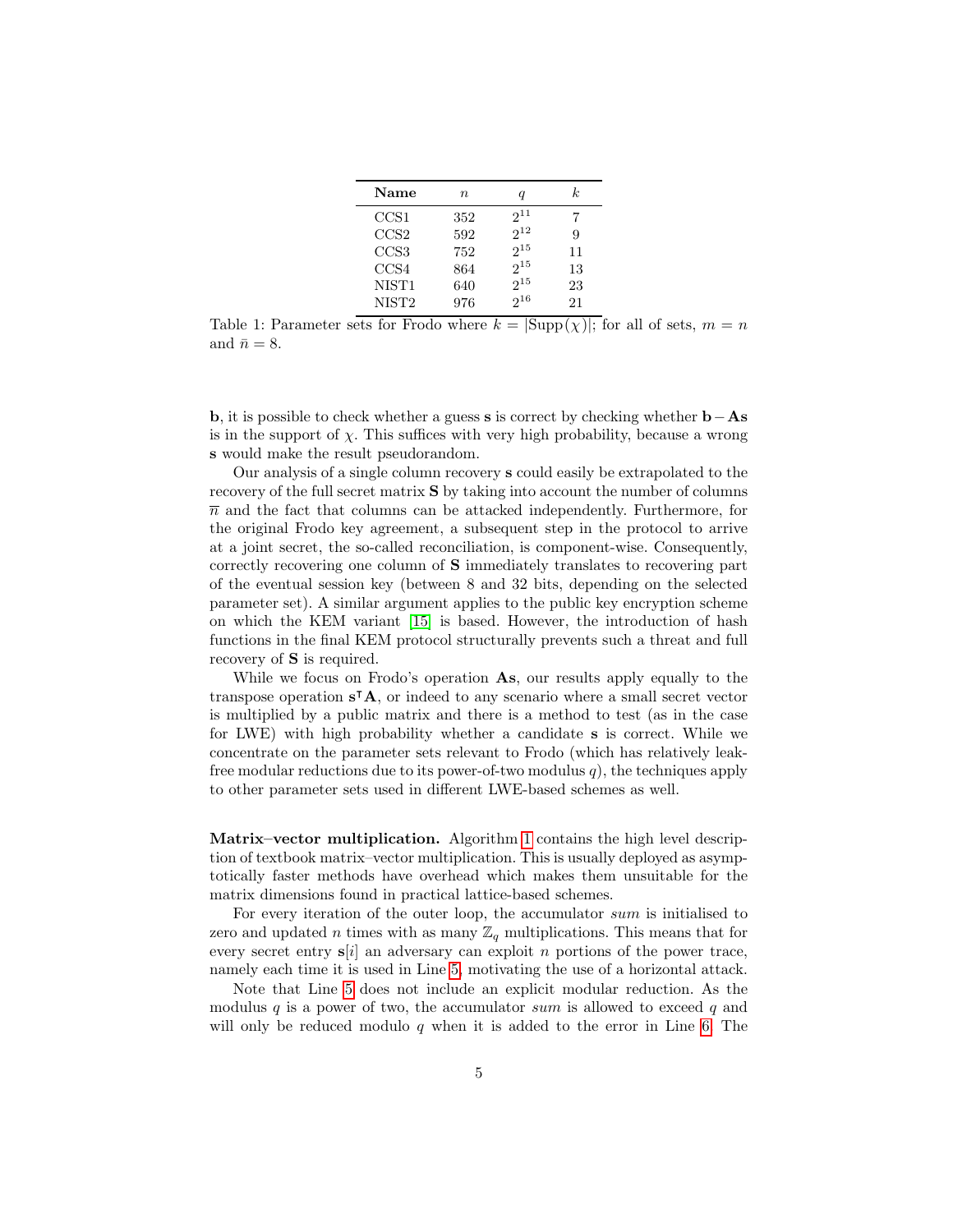<span id="page-5-0"></span>Algorithm 1 Matrix–vector multiplication as implemented in Frodo.

Output:  $b \leftarrow As + e$ 1:  $\mathbf{b} \leftarrow \mathbf{e}$ 2: for  $r = 1, ..., n$  do 3:  $sum \leftarrow 0$ 4: for  $i = 1, \ldots, n$  do 5:  $sum \leftarrow sum + \mathbf{A}[r, i] \cdot \mathbf{s}[i]$ 6:  $\mathbf{b}[r] \leftarrow (\mathbf{b}[r] + sum) \bmod q$ 7: return b

Input:  $\mathbf{A} \in \mathbb{Z}_q^{n \times n}; \, \mathbf{s}, \mathbf{e} \in \mathbb{Z}_q^n$ 

modular reduction itself boils down to truncation and similarly, in the earlier Line [5](#page-5-0) sum will of course be reduced modulo the word size, in our case 32 bits.

#### 2.2 Template attacks

Template attacks were first introduced by Chari et al. [\[6\]](#page-16-5). The idea is that an adversary creates statistical descriptions, called templates, of the device's leakage for specific intermediate values by profiling the target device (or an equivalent one). Subsequently, one can use Bayesian methods (e.g. maximum likelihood estimation) to determine which template best matches the observed leakage, eventually leading to key recovery.

We consider two classes of template attack. For *divide-and-conquer* the secret is split up into many sub-secrets that are recovered independently of each other, and subsequently these sub-secrets are recombined. In our case, it would entail recovering the components of the secret vector s independently of each other. Divide-and-conquer is popular for instance in the context of AES-128 and has the advantage that profiling can easily be done during a preprocessing stage.

Chari et al. already observed that for their use case (RC4), divide-andconquer was insufficient. Instead they suggested an extend-and-prune approach, where the overall secret is still split up into many sub-secrets, but this time they are recovered sequentially. As a result, when recovering the ith sub-secret, it is possible to use knowledge of the preceding  $i - 1$  sub-secrets to select more potent templates. The total number of possible templates increases drastically and, while it might still be just about feasible to generate them all as part of preprocessing, it is more common to generate the actually required templates on-the-fly [\[3\]](#page-16-7).

We analyse both strategies. In Section [3](#page-7-0) we attack the individual sub-secrets independently using divide-and-conquer. This implies that the templates necessarily cannot rely on the value of the accumulator sum as that depends on all the previous sub-secrets. Subsequently, in Section [4,](#page-11-0) we consider the extendand-prune approach, generating templates on-the-fly, which allows us to profile based on the (likely) correct value of the accumulator.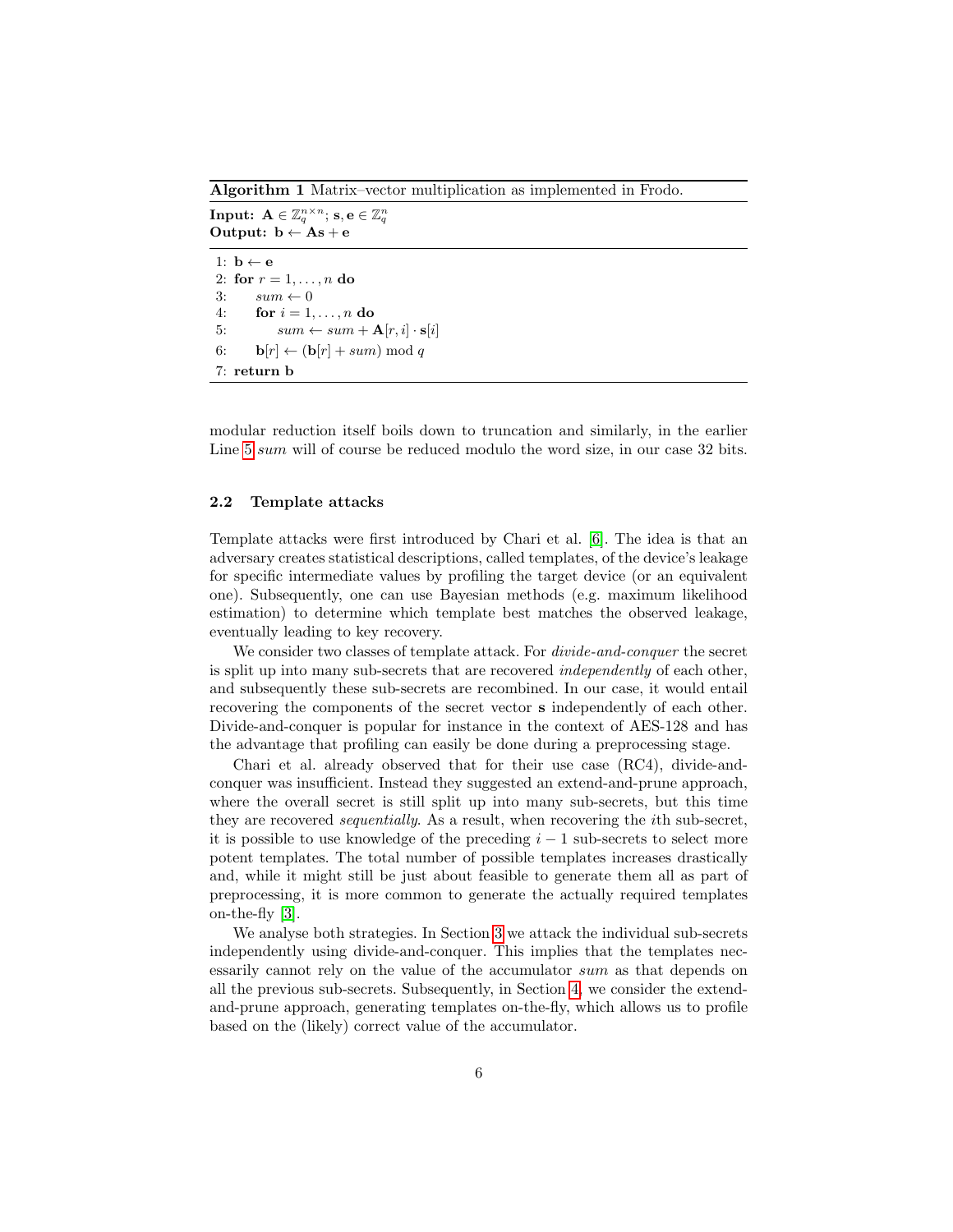#### 2.3 Experimental Setup

As target architecture for our experiments we chose the entry level ARM architecture, the Cortex series, because it represents a realistic target and is extremely widely distributed. The Cortex series has several family members, and for the M0 a high quality leakage modelling tool exists. Understanding different attack strategies on different noise levels requires many experiments (we used well over 10<sup>6</sup> full column traces per parameter set), which becomes problematic on real devices. Thus we opted to use simulated *yet realistic* traces which are quicker to generate, modify, and analyse. This allowed us to speed up our analysis, and therefore enable the exploration of a wider noise spectrum.

ELMO. ELMO [\[12\]](#page-17-6) is a tool to simulate instantaneous power consumption for the ARM Cortex M0 processor. This simulator, created by adapting the open-source instruction set emulator Thumbulator [\[19\]](#page-17-7), has been designed to enable side-channel analysis without requiring a hardware measurement setup. ELMO takes ARM thumb assembly as input, and its output describes the power consumption, either at instruction or cycle accuracy. The resulting traces are noise free, that is, they are based deterministically on the instructions and their inputs.

ELMO's quality has been established by comparing leakage detection results between simulated and real traces from a STM32F0 Discovery Board [\[13\]](#page-17-4). As raw ELMO traces are noise free, the tool is ideal to study the behaviour of template attacks across different noise levels efficiently: both template building and creating noisy traces are straightforward.

We stress that ELMO does capture differential data-dependent effects, such as those caused by neighbouring instructions, as well as higher order leakage terms. Consequently, even though ELMO traces are noise free, the trace for the same machine line of code (same operation with the same operand) will differ depending on the context, leading to algorithmic variance (i.e. variation in the trace that deterministically depends on those parts of the input currently not being targeted).

Reference implementation. We implement the innermost loop of Algorithm [1](#page-5-0) in ARM assembly, which for convenience we wrapped in C code for initialization and loop control. This gives us a fine control over the code ELMO simulates the power consumption of and prevents the compiler from inserting redundant instructions which might affect leakage. We refer to Appendix [A](#page-18-0) for the full code, which is then just repeated  $n$  times.

Figure [1a](#page-7-1) plots a partial power trace of our ARM implementation, as simulated by ELMO. After initialisation, a pattern neatly repeats, corresponding to the equivalent of Line [5](#page-5-0) in Algorithm [1.](#page-5-0) After excluding unimportant points (e.g. loop structure), the most relevant instructions responsible for the pattern are given in Table [1b.](#page-7-2)

The index  $i$  stored in  $r4$  is used to load values from a row of  $A$  and  $s$ , whose addresses are in r1 and r0 respectively, into r6 and r5. These are then used to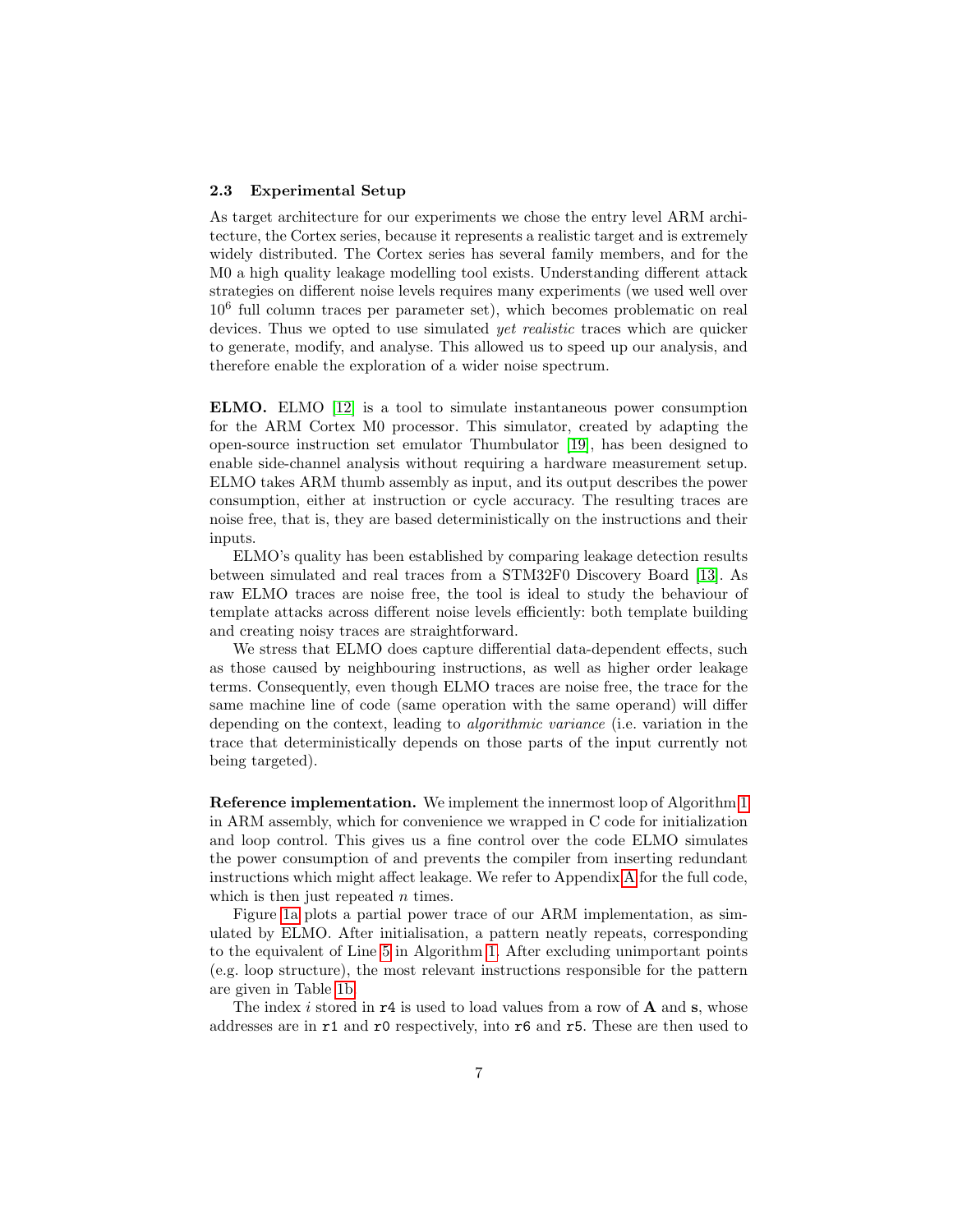<span id="page-7-2"></span><span id="page-7-1"></span>

(a) Power trace as simulated by ELMO of our ARM implementation

Fig. 1: Visual representation and detailed structure of target power traces.

perform one element multiplication, whose result overwrites r5, and finally the accumulator is updated in r3 and eventually returned.

We wrap around negative numbers modulo  $q$ . This is in contrast to Frodo's original convention of taking 16-bit cut-off independently on the parameter set. We expect the higher Hamming weights resulting from modulo- $2^{16}$  wraparound to amplify leakage, thus making our decision, motivated by simplicity of analysis, very conservative. Finally, intermediate multiplications and partial sums are truncated only when exceeding 32 bits, being the M0 a 32-bit architecture.

Realistic noise estimate. As mentioned before, ELMO traces are noise free. However, when attacking an actual ARM Cortex M0 environmental noise will be introduced. For our experiments, we will artificially add this noise, which we assume independently and identically distributed for all points of interest, according to a normal distribution with mean 0 and variance  $\sigma^2$ .

For the profiling that led to the development of ELMO [\[13\]](#page-17-4), the observed value<sup>[4](#page-7-3)</sup> of  $\sigma$  was around  $4 \cdot 10^{-3}$ . We will use this realistic level of environmental noise as benchmark throughout. Furthermore, we will consider a representative range of  $\sigma$  roughly centred around this benchmark. We chose  $\sigma$  in the interval  $[10^{-4}, 10^{-2})$  with steps of  $5 \cdot 10^{-4}$ . Compared to the variance of the signal, our choice implies  $\sigma$  ranges from having essentially no impact to being on the same order of magnitude.

# <span id="page-7-0"></span>3 Divide-and-Conquer Template Attack

As every entry of s is an independently and identically distributed sample from  $\chi$ , we can potentially target each position separately. Thus we first consider a divide-and-conquer template attack. A distinct advantage of this approach is

<span id="page-7-3"></span> $^4$  Personal communication with C. Whitnall.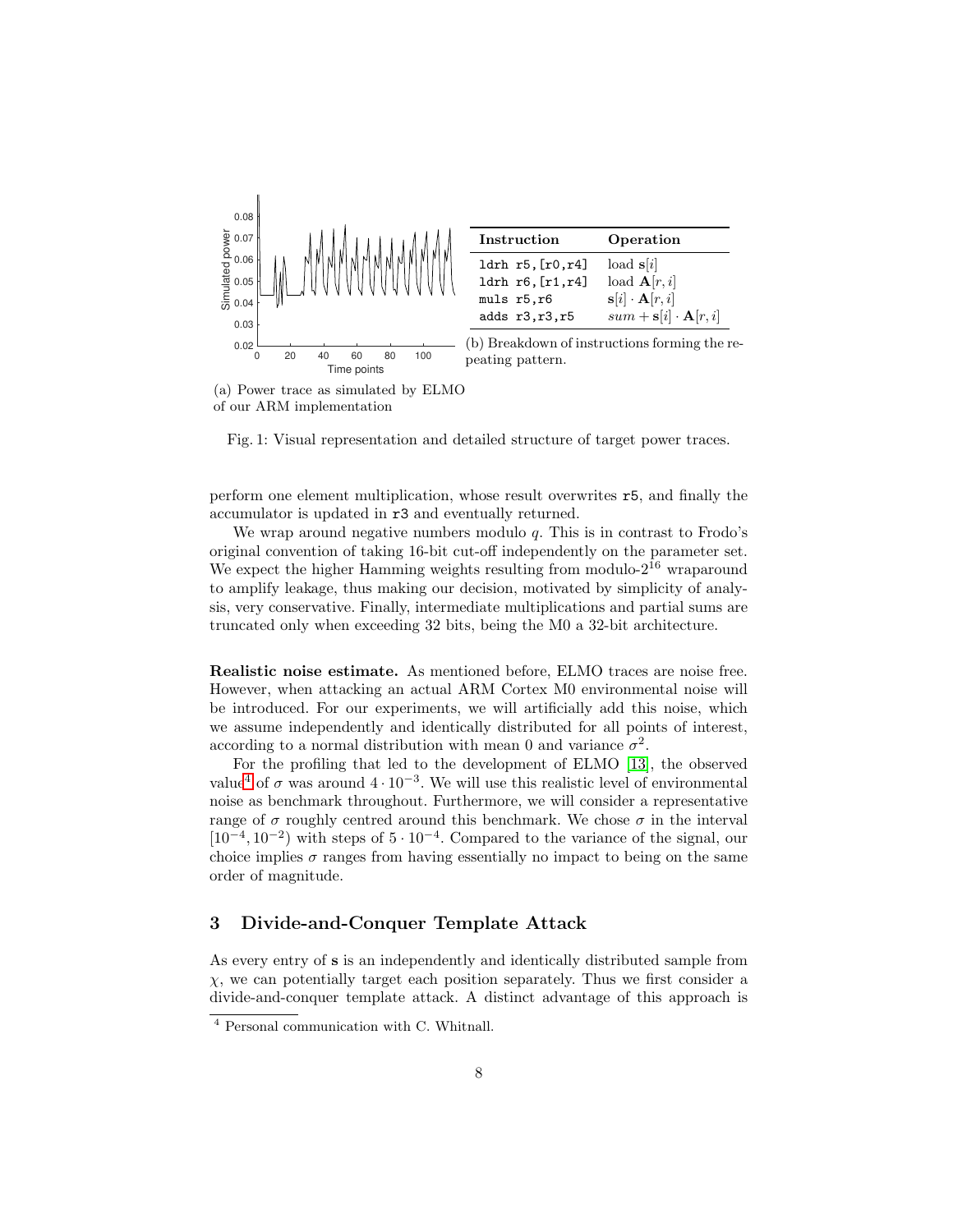that the total number of templates is fairly small and hence we can preprocess the profiling.

When considering the breakdown of the inner loop (Table [1b\)](#page-7-2), we ignore the loading of the public operand (it essentially leaks nothing exploitable), which leaves three potential points of interest. On the one hand, the loading of the secret operand and the multiplication contain direct leakage on the secret, and all relevant inputs appear known. For the accumulator update on the other hand, the leakage is less direct and the value of the accumulator so far cannot be taken into account: it depends on the computation so far, violating the independence requirement for divide-and-conquer. Thus, for the attack in this section we limit ourselves to two points of interest, namely the loading of the secret and the  $\mathbb{Z}_q$ multiplication.

Of course, one could still generate templates for all three points of interest by treating the accumulator as a random variable. However, as the accumulator value is a direct input to the accumulator update and its register is used for the output as well, the resulting algorithmic variance would be overwhelming. Indeed, as we will see below, already for the loading of the secret there is considerable algorithmic variance related to the previous value held by the relevant register. These limitations are intrinsic to a divide-and-conquer approach; in Section [4](#page-11-0) we show how an extend-and-prune approach bypasses these problems.

**Profiling.** One feature of LWE instances is that the overall space  $\mathbb{Z}_q$  from which elements are drawn is fairly small as  $q$  need not be large, certainly compared to classical primitives like ECC or RSA. For Frodo, and in general for "small secret" schemes, the effective space that requires profiling is further reduced as the support of  $\chi$  (from which secrets are drawn) is even smaller.

For the loading of the secret, we need  $k$  templates, whereas for the multiplication  $k \cdot q$  templates suffice. We generate these templates as part of the preprocessing, where we are primarily interested in the signal, that is the deterministic part.

Although ELMO is completely deterministic, the power trace it emulates for a given operation still depends on preceding operations, thus introducing algorithmic variance. To profile the loading of secret  $s$ , we use the weighted average of k traces, corresponding to the previous value of the register involved, as the deterministic part. For reference, depending on the parameter set, the algorithmic variance is between  $1.4 \cdot 10^{-3}$  and  $2.9 \cdot 10^{-3}$ . For the multiplication, we assumed no algorithmic variance in our profiling and simply performed the operation once for each template.

**Estimating success rates.** For each entry  $s[i]$ , the distinguisher outputs a distinguishing score vector that can be linked back to a perceived posterior distribution. Selecting the element corresponding to the highest score corresponds to the maximum a posteriori (MAP) estimate and the probability that the correct value is returned this way is referred to as the first-order success rate.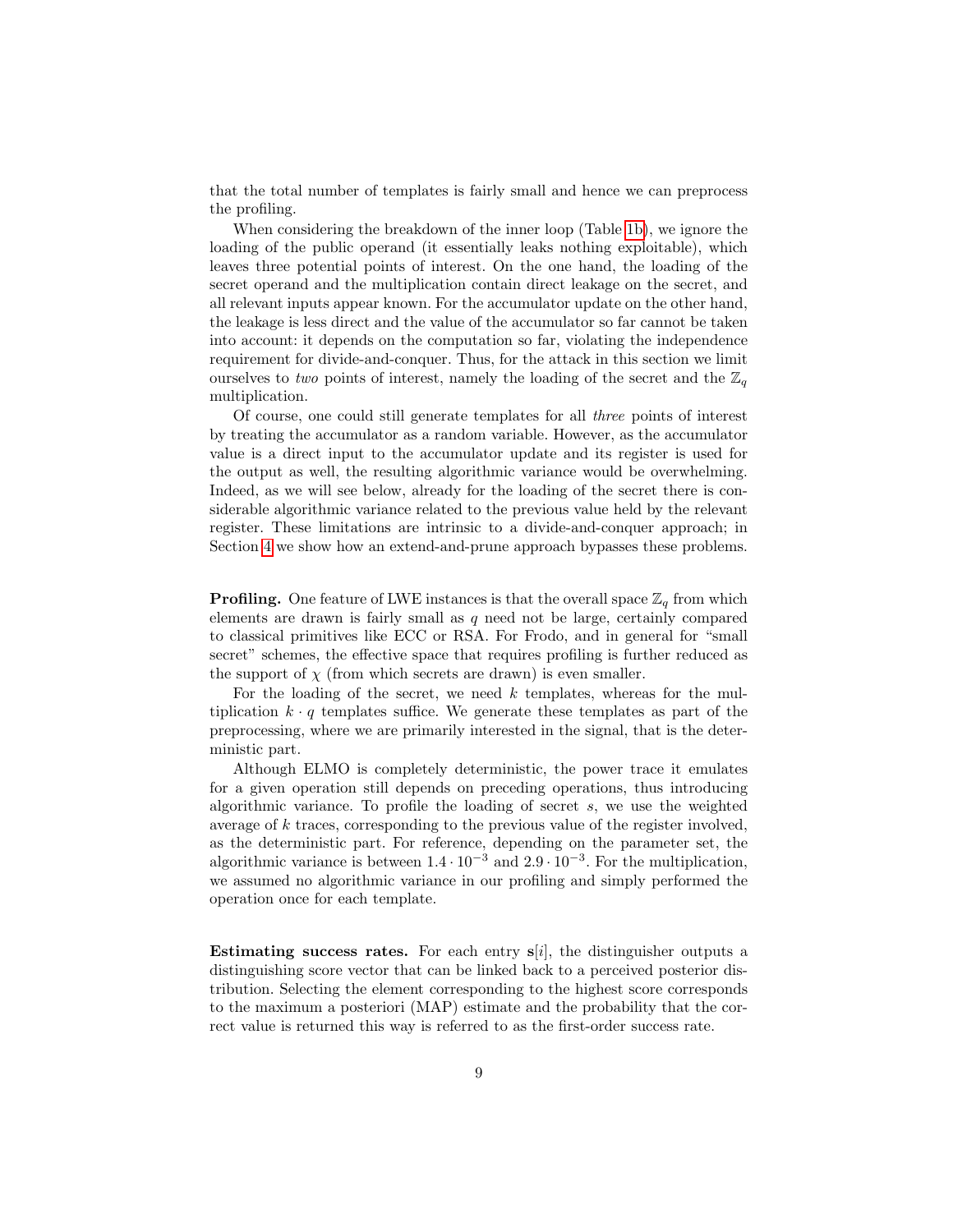Ultimately, we are more interested in the first order success rate of the full vector s. As we assume independence for a divide-and-conquer we can easily extrapolate the success rates for s based on those for individual positions as a full vector is recovered correctly iff all its constituent positions are. The advantage of using extrapolated success rates for s, rather than using direct sample means, is that it provides us useful estimates even for very small success rates (that would otherwise require an exorbitant number of samples). Thus, analysing the recovery rates of single positions is extremely informative. Additionally, it gives insights on why the extend-and-prune attack in Section [4](#page-11-0) greatly outperforms divide-and-conquer.

Other metrics, beyond first-order recovery rate, are of course possible to compare distinguishers [\[18\]](#page-17-8). However, we regard those alternatives, such as oth-order recovery or more general key ranking, only of interest when first order success rate is low. While for divide-and-conquer this might be the case, for extend-andprune the first order recovery is sufficiently high to warrant concentrating on that metric only.

Estimating position success rate. Let  $Pr[S]$  be the first order position recovery rate where  $S$  is the event that the distinguisher indeed associates the highest score to the actual secret value. We experimentally evaluate  $Pr[S]$  based on the formula

$$
\Pr[S] = \sum_{s \in \text{Supp}(\chi)} \Pr[S \mid s] \Pr[s]
$$

where  $Pr[s]$  corresponds to the prior distribution  $\chi$  and the values for  $Pr[S \mid s]$ are estimated by appropriate sample means. To ensure our traces are representative, we range over  $A$  and  $s$  (and  $e$ ) for the relevant experiments and generate traces for the full computation  $\mathbf{b} \leftarrow \mathbf{As} + \mathbf{e}$ . This allows us to zoom in on individual positions, highlighting where algorithmic variance occurs. While one could also use direct, position-specific sample means for  $Pr[S]$ , our approach links more closely to the confusion matrix and has the advantage that it depends less on the sampling distribution of s when running experiments.

Extrapolating overall success rate. If we assume independence of positions, it is easy to express the overall success rate for recovering s. If we, temporarily, make the simplifying assumption that  $Pr[S]$  is the same for all n positions, then the first order recovery rate for **s** is  $Pr[S]^n$  (recovery of **s** will be successful if and only if recovery of each of its elements is). Even for extremely high  $Pr[S]$ , this value quickly drops, e.g.  $0.99^n \approx 5.5 \cdot 10^{-5}$  for NIST2.

Experimental results. We target each position of s individually, but only report on the first and second one. Fig. [2](#page-10-0) displays the success rate for all parameter sets. Each point in each curve is based on  $8 \cdot 10^5$  experiments. The left panel (Fig. [2a\)](#page-10-1) plots the success rate for the first position, whereas the right panel (Fig. [2b\)](#page-10-2) plots it for the second position. The second position is representative for all subsequent positions, but the first position stands out as being significantly easier to tackle due to the lack of algorithmic variance.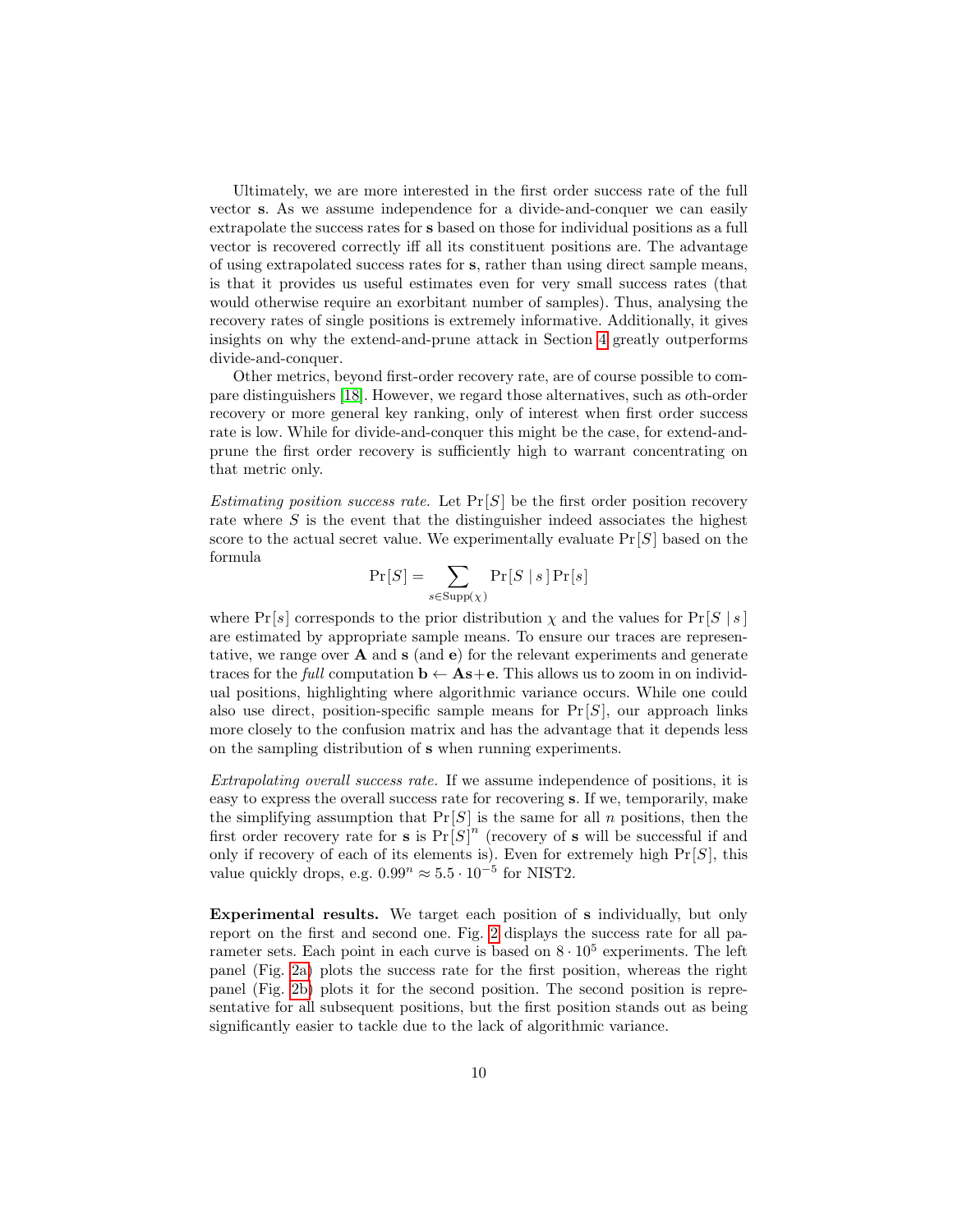<span id="page-10-1"></span><span id="page-10-0"></span>

<span id="page-10-2"></span>(a) Recovery rate for first position only. (b) Recovery rate for second position only.

Fig. 2: Comparison of recovery rates between first and second positions. The dashed black line indicates our choice of realistic noise level.

The impact of algorithmic variance. The striking difference between Figs. [2a](#page-10-1) and [2b,](#page-10-2) especially in the low environmental noise regime, is due to algorithmic variance. As we mentioned before, algorithmic variance particularly affects the loading of the secret, i.e. the first instruction in Table [1b,](#page-7-2) due to the previous register value contributing to the leakage. This problem only appears from the second position onward; for the first position, no algorithmic variance is present as the initial state is fixed (and profiled for).

With the exception for the two small CCS parameter sets, even with virtually no environmental noise, the success rate for the second position is far from 1. Moreover, when environmental noise is added, the success rate initially goes up. This phenomenon is known as stochastic resonance [\[14\]](#page-17-9) and has been observed for side-channels before [\[20\]](#page-17-10). Even for CCS1 and CCS2, that have the lowest algorithmic variance level, the success rate for the second position is slightly lower than for the first position.

For completeness, our assumption that the noise covariance matrix  $\Sigma$  for our two points of interest is a diagonal matrix  $\sigma \cdot I_2$ , is suboptimal in the presence of algorithmic variance. Using a diagonal matrix  $\Sigma$  that incorporates the algorithmic variance would improve the distinguisher while reducing the stochastic resonance. As the extend-and-prune approach from the next section is far more convincing, we refrain from a full analysis.

Full vector recovery. The success rates for full vector are more relevant to compare either amongst parameter sets or with other attacks, be it lattice or other side-channel attacks. As a simplification, we assume that the recovery rate for the second position (Fig. [2b\)](#page-10-2) is representative for all positions: we checked this assumption holds for all bar the first position, whose contribution is limited anyway given concrete values of  $n$  (the total number of positions).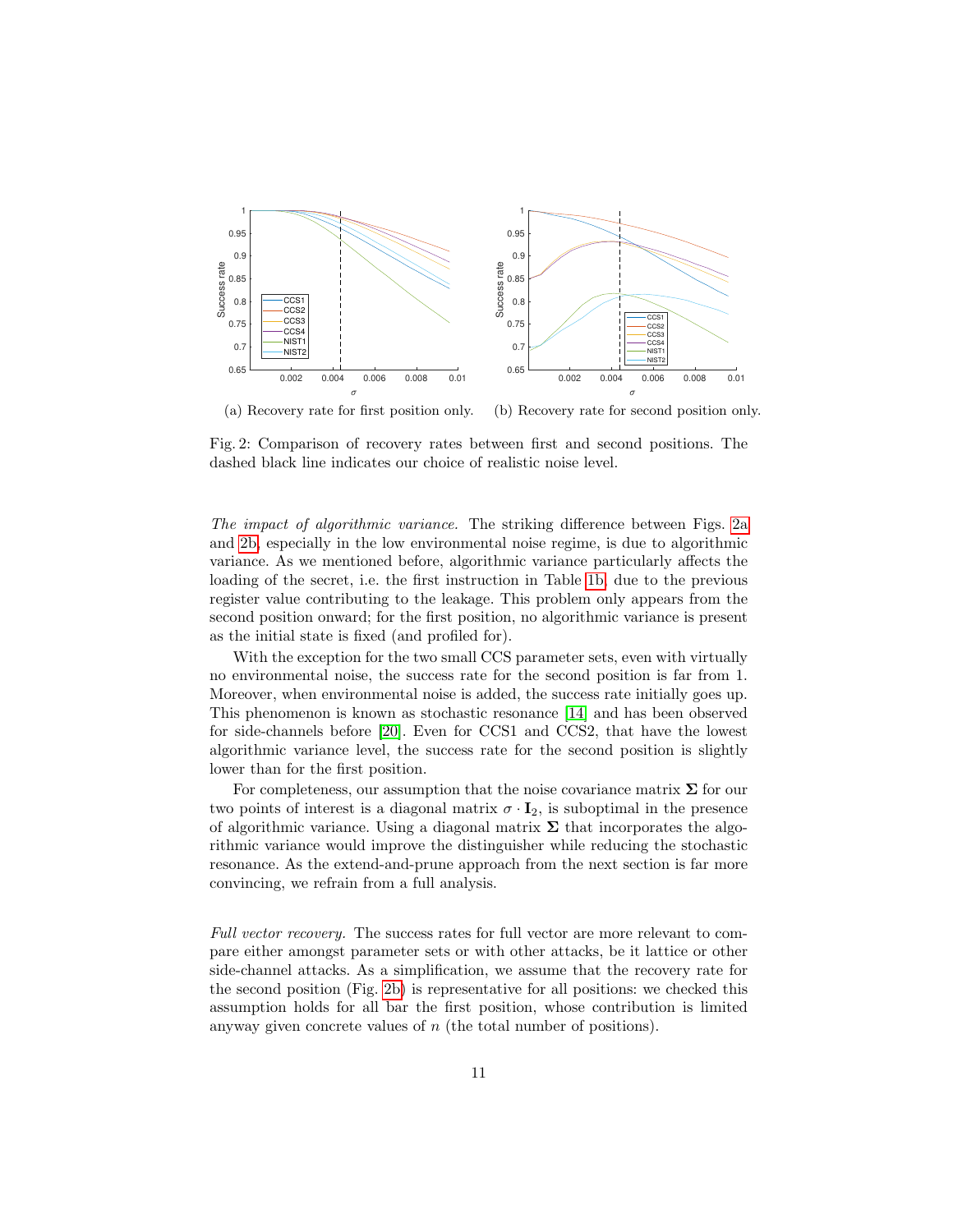To ease comparison, for each parameter set we determined the  $\sigma$  for which the divide-and-conquer attack approximately achieves a success rate for recovering s of around  $2^{-128}$  (corresponding to 128-bit security). For the smallest parameter sets, CCS1 and CCS2, all the  $\sigma$  in our range are susceptible (i.e. lead to success rates of at least  $2^{-128}$ ), whereas for the NIST parameter sets, none of the  $\sigma$ appear insecure. For the original large sets CCS3 and CCS4, any  $\sigma$  below  $7 \cdot 10^{-3}$ , which includes our realistic benchmark, leads to a loss of security below the 128 bit level.

As a caveat, a further reduction in residual bit security will be possible by explicitly incorporating algorithmic variance in the templates and by considering key ranking, or possibly even novel lattice reduction algorithms that take into account side-channel information. However, we anticipate none of these approaches will allow straightforward and almost instant key recovery for all parameter sets for realistic levels of noise (as introduced by  $\sigma$ ).

### <span id="page-11-0"></span>4 Extend-and-Prune Template Attack

For the divide-and-conquer approach from the previous section, we assumed that the positions of s are independent of each other. While this assumption is valid for the generation of s, it turned out that for the leakage, it is not. However, Algorithm [1](#page-5-0) deals with the elements of s sequentially, from position 1 to position  $n$ , which we will exploit by a well-known extend-and-prune approach.

In our case, the extend-and-prune algorithm operates as follows. We imagine a k-ary tree of depth  $n$  where the nodes at level  $i$  in the tree correspond to a partial guess  $s[1], \ldots, s[i-1]$  for the secret; for a given node at level i, its k out-going edges are labelled by the k possible values that  $s[i]$  can take. This way, each path from the root to one of the  $k^n$  possible leaves uniquely corresponds to one of the possible values that the secret vector s can take. A distinguisher can sequentially calculate a score for a vector s by traversing the tree from the root to the leaf representing s where for each edge it encounters it cumulatively updates s's score.

The challenge of an extend-and-prune algorithm is to efficiently traverse a small part of the tree while still ending up with a good overall score. The standard way of doing so is to first calculate the score for all nodes at level 2. For each level-2 node, the score will be that of the edge from the root to that node. Thus the trivial level-1 guess is extended to all possible level-2 guesses. The next stage is to prune all these guesses to a more reasonable number. For all the remaining level-2 guesses, one then extends to all possible level-3 guesses, and then again these guesses are pruned down. This process repeats until reaching the final level  $(n + 1)$ , where the complete **s** is guessed.

The advantage of this approach is that, when calculating a score for  $s[i]$ , the distinguisher already has a guess for  $s[1], \ldots, s[i-1]$ , which allows it to create templates based on this guess. Our distinguisher will only use the previous secret  $s[i - 1]$  and the value of the accumulator so far (an inner product of  $(\mathbf{s}[1], \ldots, \mathbf{s}[i-1])$  with the relevant part of **A**) to create a template. As the total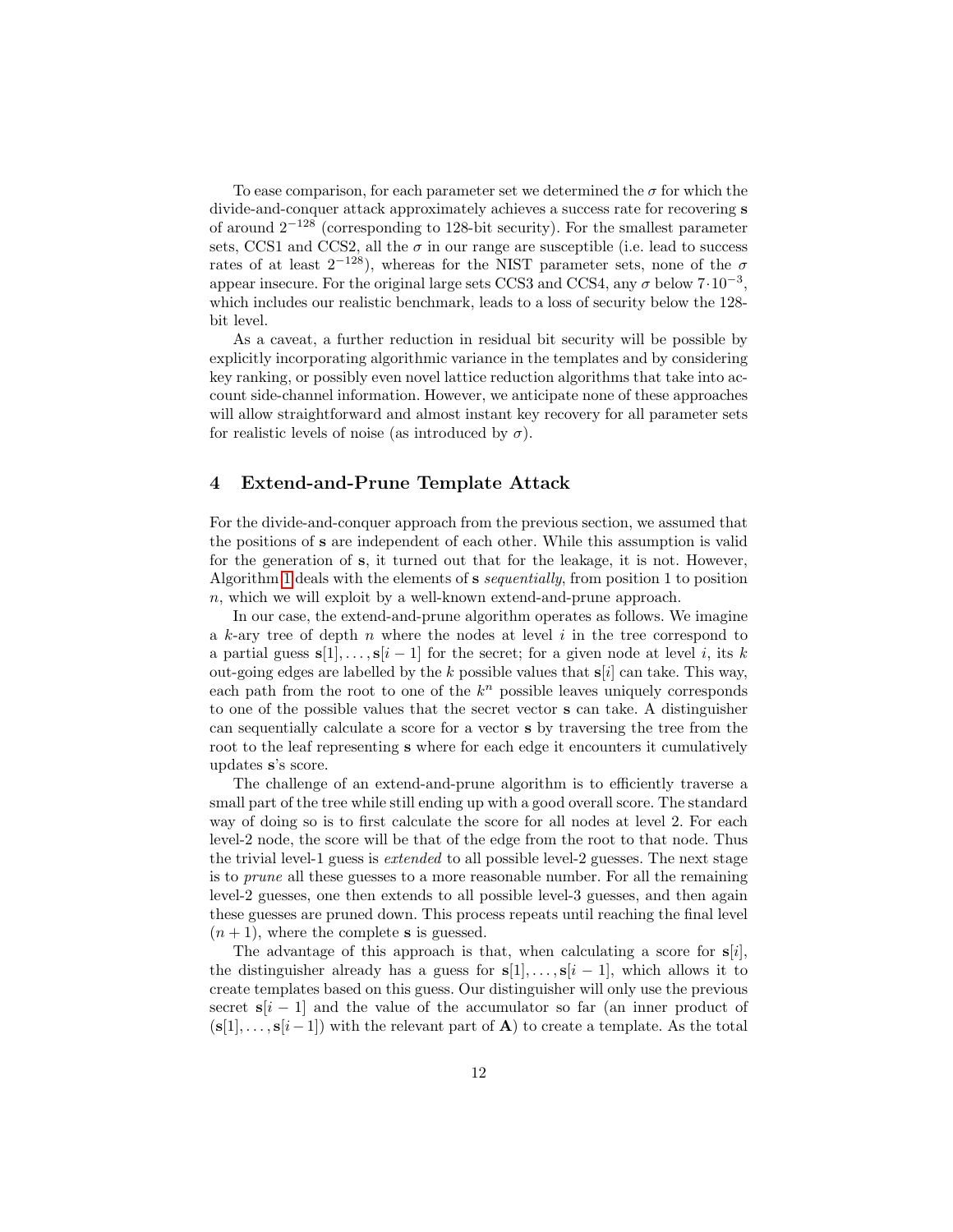<span id="page-12-1"></span><span id="page-12-0"></span>

 $(a)$  Column recovery conquer template attack. rate of divide-and-(b) Column recovery rate of extend-andprune template attack.

<span id="page-12-2"></span>Fig. 3: Comparison between column recovery of our two template attacks.

number of possible templates becomes rather unwieldy (around  $k^2 \cdot q \cdot 2^{32}$ ), the profiling is interleaved with the tree traversal and pruning is used to keep the number of templates manageable.

The success of an extend-and-prune attack depends on the pruning strategy, specifically how many candidates to keep at each step. To the best of our knowledge, there is no comprehensive study comparing different pruning strategies in different scenarios. When Chari et al. [\[6\]](#page-16-5) introduced template attacks to the cryptanalyst's arsenal, they suggested a pruning strategy that depends on the scores themselves. We instead fix the same number of candidates to keep at each step, which is a classical approach known as beam search. The size of the beam, that is the number of candidates to keep after pruning, is denoted by b.

Greedy pruning using a laser beam  $(b = 1)$ . We start by considering the greediest pruning strategy by restricting the beam size to  $b = 1$ , meaning that after each step we only keep a single candidate for the secret recovered so far. This "knowledge", provided it is correct, has two very immediate effects. Firstly, the algorithmic variance we observed in the loading of the secret can be reduced as we assume we typically know the previous secret held by the relevant register. Secondly, by recovering s from first to last we can predict the value of the accumulator, which brings into play a third point of interest, namely the update of the accumulator (the last point in Table [1b\)](#page-7-2), as here too the algorithmic variance disappears.

Fig. [3](#page-12-0) presents the vector recovery rates of both last section's divide-and-conquer attack (in the left panel, Fig. [3a\)](#page-12-1), and of extend-and-prune using  $b = 1$ (Fig. [3b\)](#page-12-2). Note that the former is extrapolated based on position recovery rates, whereas the latter has been estimated directly, based on  $2 \cdot 10^3$  experiments per setting.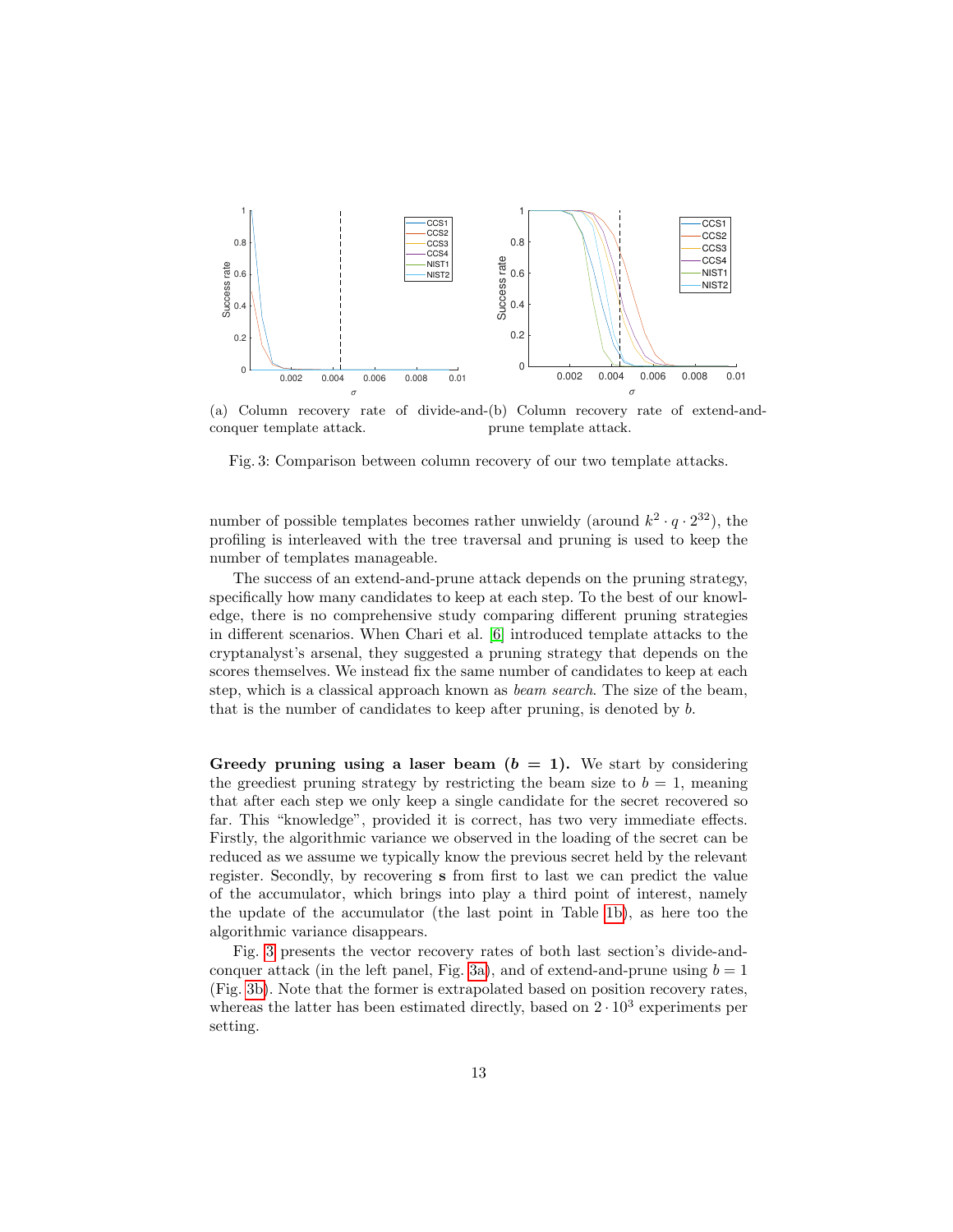The difference between Figures [3a](#page-12-1) and [3b](#page-12-2) is striking. For the extend-andprune approach we almost completely removed algorithmic variance and, when virtually no environmental noise is present either  $(\sigma \approx 10^{-4})$ , this resulted in a vector recovery rate of essentially 1. However, when considering the realistic noise level as indicated by the dashed vertical line, not all parameter sets are as affected and especially for NIST1 there might be still some hope (for the other parameters, recovery rates exceed 5% which translates to less than 5 bits of security, so badly broken).

Increasing the beam size  $(b > 1)$ . So far we only considered  $b = 1$ . Increasing the beam size b will result in a slower key recovery (linear slowdown in b) but should yield higher recovery rates. For  $b = 1$  we mentioned two advantages of extend-and-prune, namely reduced algorithmic variance and an additional point of interest. For  $b > 1$  a third advantage appears, namely the ability for the distinguisher to self-correct. This self-correcting behaviour has also been observed (for the first position) by Aysu et al. [\[2\]](#page-16-4), who essentially used a beam size  $b > 1$  for the first position and then revert to  $b = 1$  for all remaining ones.

<span id="page-13-0"></span>

| Name              | $b_{\min}$ |                | b    |          |      |          |      |      |      |      |
|-------------------|------------|----------------|------|----------|------|----------|------|------|------|------|
|                   |            | $\overline{2}$ | 3    | 4        | 5    | 6        |      | 8    | 9    | 10   |
| CCS1              | 30709      | 0              | 0    | $\theta$ | 0    | $\Omega$ | 0    | 0    | 0    | 0    |
| CCS2              | 27         | 0.1            | 0.13 | 0.36     | 0.53 | 0.68     | 0.76 | 0.85 | 0.90 | 0.94 |
| CCS <sub>3</sub>  | 12         | 0              | 0.48 | 0.77     | 0.90 | 0.94     | 0.96 | 0.99 | 0.99 | 0.99 |
| CCS4              | 11         | 0.03           | 0.63 | 0.91     | 0.97 | 0.97     | 0.98 | 0.98 | 0.99 | 0.99 |
| NIST <sub>1</sub> | 63         | 0              | 0    | 0.01     | 0.03 | 0.13     | 0.24 | 0.33 | 0.41 | 0.50 |
| NIST <sub>2</sub> | 11         | 0              | 0.07 | 0.63     | 0.84 | 0.96     | 0.99 | 0.99 | 0.99 | 0.99 |

Table 2: Minimum values of b to achieve column recovery rate equal to 1, and heuristic column recovery when b is fixed to the listed values.

To assess the effect of the beam size  $b$ , we ran two types of experiments. Firstly, for each parameter set and noise level  $\sigma = 0.0096$ , we ran around  $10^3$ experiments and looked at the smallest beam b for which all experiments ended with the actual secret s part of the final beam (allowing an adversary to identify s by a subsequent enumeration of all final beam candidates). The resulting values are reported in the  $b_{\text{min}}$  column of Table [2.](#page-13-0) With the exception of CCS1, we notice that  $b_{\text{min}}$  is at most  $2^6$ , so again only a few bits of security remain. As  $b_{\text{min}}$  will invariably grow as the number of experiments does, until eventually it is as large as the key space, for our second set of experiment, we estimated final vector recovery rate as a function of the beam size, for  $b \leq 10$ . The results are again reported in Table [2](#page-13-0) and are fairly damning: even for NIST1 a recovery rate of around 50% is achieved.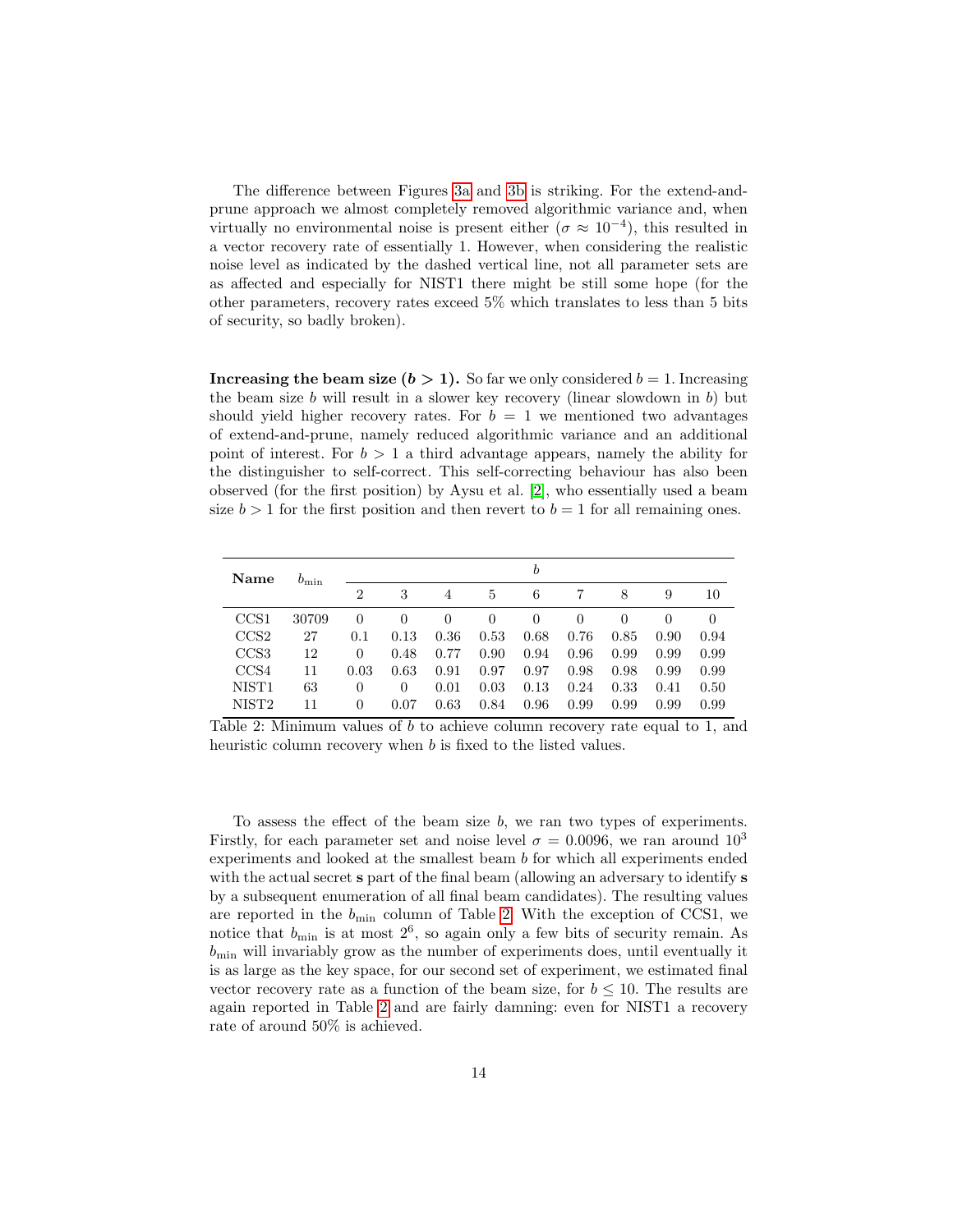<span id="page-14-1"></span>

Fig. 4: Visual representation of all parameter sets. For each of them, the  $x$  axis lists  $n$ , and the  $y$  axis lists  $k$ . The number of concentric circles around each parameter set encodes how successful our attack is against it.

# <span id="page-14-0"></span>5 Learning the Lesson: How to Thwart Extend-and-Prune

Choosing your parameters. So far, we have compared increasingly effective attack strategies, where we compared different parameter sets purely by name, so without further reference to their actual parameters. We now investigate the effect of these parameters on the efficacy and efficiency of the attack. Specifically, we consider the effects of  $n$  and  $k$  on the natural side-channel vulnerability of the resulting matrix–vector multiplication. We completely ignore the effect on the security of the LWE instance and indeed, leave the combination of side-channel information with lattice reduction methods a tantalizing open problem.

Figure [4](#page-14-1) provides a scatter plot of  $(n, k)$  for the various parameter sets suggested [\[5,](#page-16-3)[15\]](#page-17-3). Furthermore, we encoded the success rate of our extend-and-prune attack with beam  $b = 1$  (Section [4\)](#page-11-0) and realistic noise level (dashed line in Figure [3b\)](#page-12-2) with concentric circles around each parameter set. The number of circles is simply the ceil of said success rate times ten, and is helpful in visually quantifying the outcome we achieved in each setting.

The effect that the choice  $(n, k)$  has on the hardness of the LWE instance has been well studied [\[1\]](#page-16-8), but from a side-channel perspective, new meaning emerges: n corresponds both to the number of (sub)traces an adversary obtains on each component of  $s$  and to the number of positions to retrieve, whereas  $k$  quantifies the keyspace size for individual positions.

Although the divide-and-conquer attack suffers badly when more positions need to be recovered, the extend-and-prune approach is far more robust in this respect. For instance, the main difference between CCS1 and CCS2 is that the latter has a twice as big  $n$ , thus providing a much easier target for our attack. Thus increasing n overwhelmingly has the effect of making life easier for an adversary as more leakage will be available. In other words, while increasing the dimension  $n$  makes the LWE instance *harder*, it makes the underlying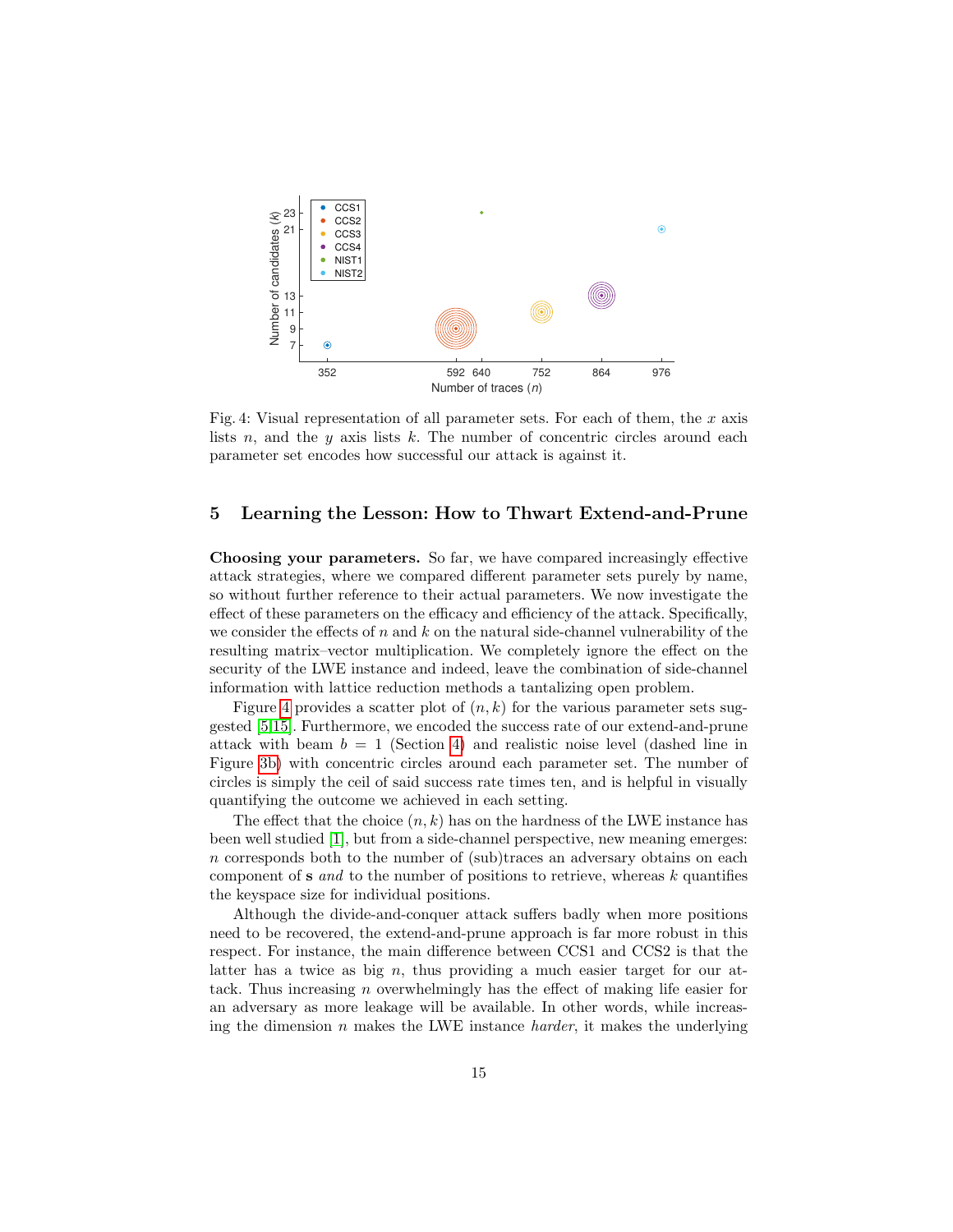matrix–vector multiplication easier to attack in our side-channel scenario. This conclusion does rely on square  $\mathbf{A}$ , so  $n = m$ . In case  $\mathbf{A}$  is a non-square matrix, then  $m$  refers to the number of traces and  $n$  to the number of positions to recover. The hardness of LWE appears is mainly governed by  $n$ , where increasing  $n$  makes both the LWE instance harder and it complicates side-channel cryptanalysis. Similarly, both for LWE and for the side-channel analysis, increasing  $m$  makes attacks potentially easier, with the effect for side-channels much, much more pronounced.

The qualitative effect of increasing  $k$  is fairly straightforward: a large keyspace means that there are more options to choose from, with corresponding signals that are closer together, making distinguishing harder. This effect is illustrated by comparing the two parameter sets NIST1 and CCS2. These two sets have roughly equal n, but NIST1's k is about thrice that of CCS2: our attacks confirm that CCS2 is a lot easier to attack than NIST1.

Effect of modifying NIST1. We conducted a final experiment to gain more insights on parameter set selection. We focused our attention on the two NIST parameter sets: they have roughly the same k (it differs by only two) but NIST1 has less than two thirds less traces than NIST2. We therefore increased  $n$  in NIST1 to match NIST2's  $(n = 976)$  and analysed the extend-and-prune attack in two settings: when  $b = 1$  and  $\sigma$  is our realistic value, and when  $b = 10$  and  $\sigma = 0.0096$ , i.e. the worst noise level we consider. In the former case the success rate increased from 0.01 to 0.11, almost equating the success rate of 0.12 observed in the NIST2 setting. In the  $b = 10$  case, the success rate reported in Table [2](#page-13-0) (0.50) skyrocketed to 0.94, again very close to NIST2's. This strongly indicates how having larger matrices, hence more traces per secret element, goes in favour of the adversary. Therefore in general being overpessimistic in the choice of n might prove fatal if side-channel attacks are a concern.

A simple countermeasure. Aysu et al. [\[2\]](#page-16-4) briefly discuss potential countermeasures, including shuffling, based on the observation that randomness is usually introduced to mitigate DPA attacks. However, randomness for countermeasures can be expensive, so we present a much simpler deterministic countermeasure that has the effect of re-introducing algorithmic variance in the system even when attempting an extend-and-prune attack.

In order to reduce algorithmic variance, our extend-and-prune attack relies on the sequential manner in which the textbook As multiplication processes s: for each inner product of a row of A with s, the elements of the latter are accessed in the same order. However, there is no reason to do so, and we suggest to calculate the rth inner product starting at position  $r$  instead. This corresponds to changing Line [5](#page-5-0) of Algorithm [1](#page-5-0) to

 $sum \leftarrow sum + \mathbf{A}[r,(i+r-1) \mod n] \cdot \mathbf{s}[(i+r-1) \mod n]$ .

The consequence is that there is no longer a clear ordering of s's elements for an extend-and-prune attack to exploit and, without novel ideas, the attack's success degrades to that of the earlier divide-and-conquer one (Section [3\)](#page-7-0).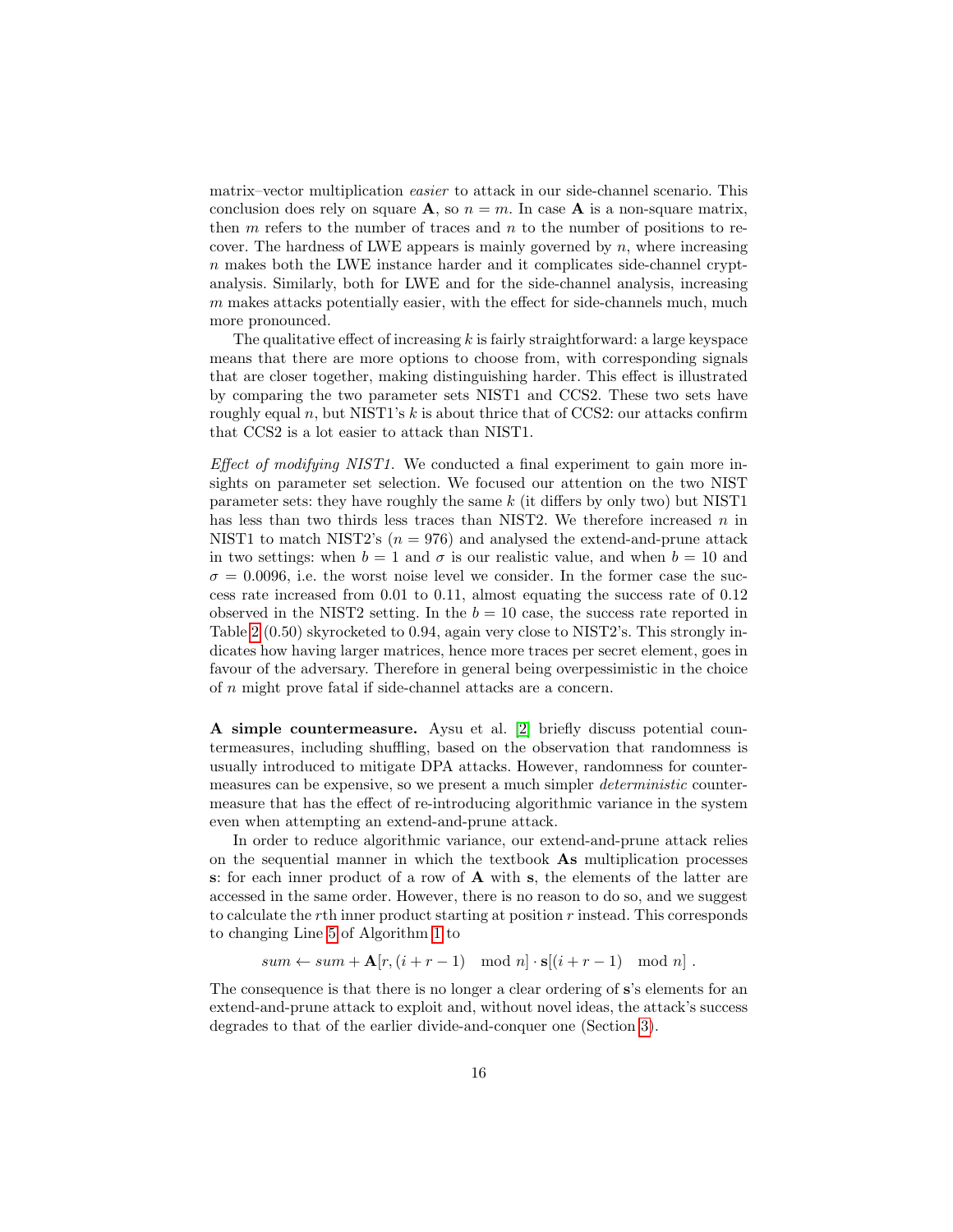A natural alternative to frustrate extend-and-prune is to mask the accumulator by setting it to some random value at the beginning, that is only subtracted at the very end. While this alternative would make exploiting the accumulator update hard (as for divide-and-conquer), on its own it would still allow an extend-and-prune attack to reduce algorithmic variance in the loading of the secrets. Thus our first suggestion is preferable.

#### Acknowledgements



The research leading to these results has received funding from the European Union's Horizon 2020 research and innovation programme Marie Skłodowska-Curie ITN ECRYPT-NET (Project Reference 643161) and Horizon 2020 project PQCRYPTO (Project Reference 645622). Furthermore, Elisabeth Oswald was partially funded by H2020 grant SEAL (Project Reference 725042). We thank the authors of ELMO for their kind help, comments and feedback.

# References

- <span id="page-16-8"></span>1. M. R. Albrecht, R. Player, and S. Scott. On the concrete hardness of learning with errors. J. Mathematical Cryptology, 9(3):169–203, 2015.
- <span id="page-16-4"></span>2. A. Aysu, Y. Tobah, M. Tiwari, A. Gerstlauer, and M. Orshansky. Horizontal sidechannel vulnerabilities of post-quantum key exchange protocols. In to appear in IEEE International Symposium on Hardware Oriented Security and Trust, HOST 2018, 2018.
- <span id="page-16-7"></span>3. L. Batina, L. Chmielewski, L. Papachristodoulou, P. Schwabe, and M. Tunstall. Online template attacks. In INDOCRYPT 2014, pages 21–36, 2014.
- <span id="page-16-6"></span>4. A. Biryukov, D. Dinu, and J. Großschädl. Correlation power analysis of lightweight block ciphers: From theory to practice. In M. Manulis, A.-R. Sadeghi, and S. Schneider, editors, ACNS 16, volume 9696 of LNCS, pages 537–557. Springer, Heidelberg, June 2016.
- <span id="page-16-3"></span>5. J. W. Bos, C. Costello, L. Ducas, I. Mironov, M. Naehrig, V. Nikolaenko, A. Raghunathan, and D. Stebila. Frodo: Take off the ring! Practical, quantum-secure key exchange from LWE. In E. R. Weippl, S. Katzenbeisser, C. Kruegel, A. C. Myers, and S. Halevi, editors, ACM CCS 16, pages 1006–1018. ACM Press, Oct. 2016.
- <span id="page-16-5"></span>6. S. Chari, J. R. Rao, and P. Rohatgi. Template attacks. In B. S. Kaliski Jr., Çetin Kaya. Koç, and C. Paar, editors, *CHES 2002*, volume 2523 of *LNCS*, pages 13–28. Springer, Heidelberg, Aug. 2003.
- <span id="page-16-0"></span>7. M. H. Devoret and R. J. Schoelkopf. Superconducting circuits for quantum information: an outlook. Science, 339(6124):1169–1174, 2013.
- <span id="page-16-1"></span>8. J. Kelly, R. Barends, A. G. Fowler, A. Megrant, E. Jeffrey, T. C. White, D. Sank, J. Y. Mutus, B. Campbell, Y. Chen, Z. Chen, B. Chiaro, A. Dunsworth, I.-C. Hoi, C. Neill, P. J. J. O/'Malley, C. Quintana, P. Roushan, A. Vainsencher, J. Wenner, A. N. Cleland, and J. M. Martinis. State preservation by repetitive error detection in a superconducting quantum circuit. Nature, 519:66–69, 2015.
- <span id="page-16-2"></span>9. A. Langlois and D. Stehlé. Worst-case to average-case reductions for module lattices. Designs, Codes and Cryptography, 75(3):565–599, 2015.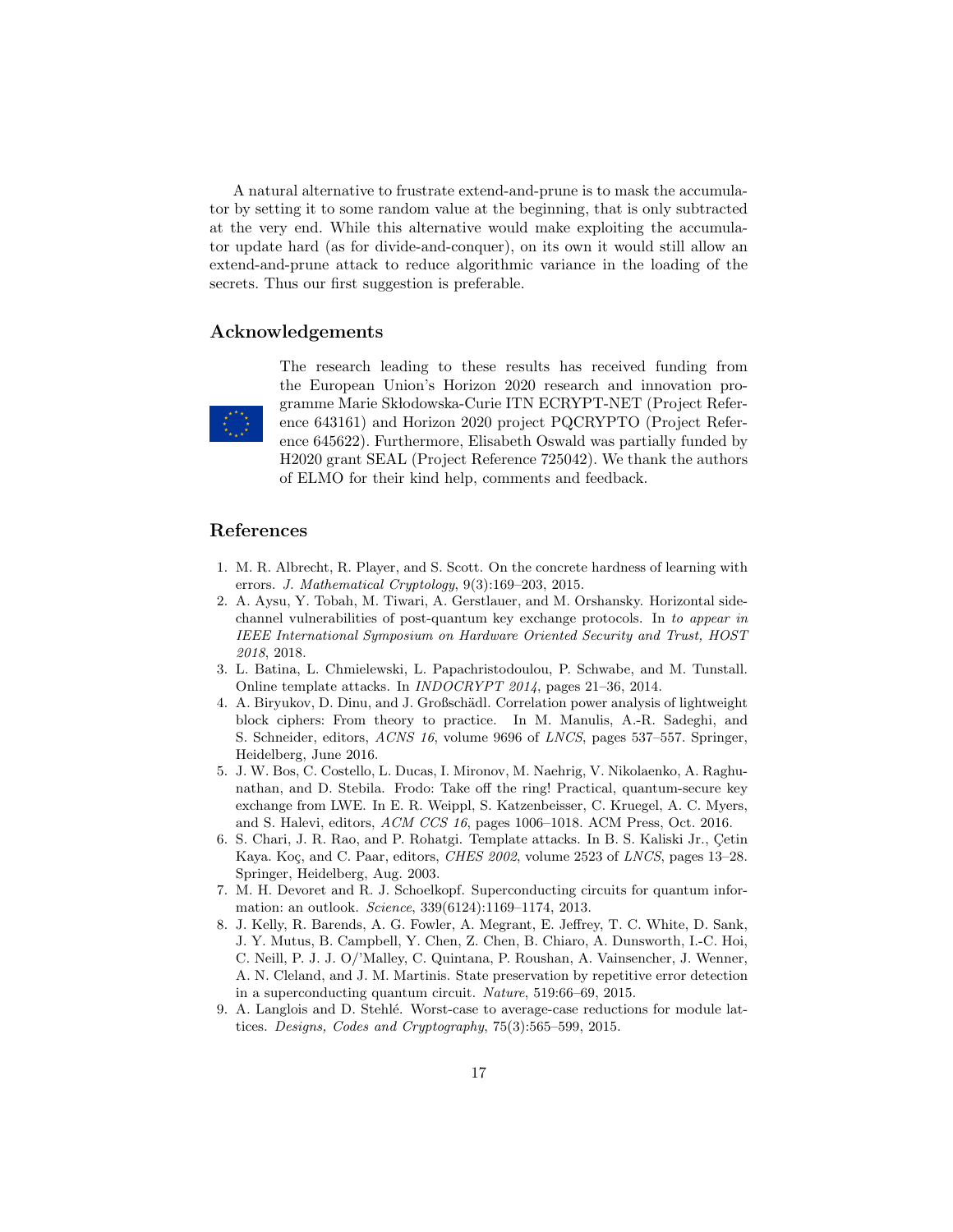- <span id="page-17-5"></span>10. K. Lemke, K. Schramm, and C. Paar. DPA on n-bit sized Boolean and arithmetic operations and its application to IDEA, RC6, and the HMAC-construction. In M. Joye and J.-J. Quisquater, editors, CHES 2004, volume 3156 of LNCS, pages 205–219. Springer, Heidelberg, Aug. 2004.
- <span id="page-17-2"></span>11. V. Lyubashevsky, C. Peikert, and O. Regev. On ideal lattices and learning with errors over rings. In H. Gilbert, editor, EUROCRYPT 2010, volume 6110 of LNCS, pages 1–23. Springer, Heidelberg, May 2010.
- <span id="page-17-6"></span>12. D. McCann, E. Oswald, and C. Whitnall. Implementation of ELMO. [https:](https://github.com/bristol-sca/ELMO) [//github.com/bristol-sca/ELMO](https://github.com/bristol-sca/ELMO). Accessed: 27-11-2017.
- <span id="page-17-4"></span>13. D. McCann, E. Oswald, and C. Whitnall. Towards practical tools for side channel aware software engineering: 'grey box' modelling for instruction leakages. In 26th USENIX Security Symposium, USENIX Security 2017, Vancouver, BC, Canada, August 16-18, 2017., pages 199–216, 2017.
- <span id="page-17-9"></span>14. M. D. McDonnell, N. G. Stocks, C. E. M. Pearce, and D. Abbott. Stochastic Resonance – From Suprathreshold Stochastic Resonance to Stochastic Signal Quantization. Cambridge University Press, 2008.
- <span id="page-17-3"></span>15. M. Naehrig, E. Alkim, J. Bos, L. Ducas, K. Easterbrook, B. LaMacchia, P. Longa, I. Mironov, V. Nikolaenko, C. Peikert, A. Raghunathan, and D. Stebila. FrodoKEM. Technical report, National Institute of Standards and Technology, 2017. available at <https://frodokem.org/>.
- <span id="page-17-0"></span>16. National Institute of Standards and Technology. Post-quantum cryptography standardization. [https://csrc.nist.gov/Projects/Post-Quantum-Cryptography/](https://csrc.nist.gov/Projects/Post-Quantum-Cryptography/Post-Quantum-Cryptography-Standardization) [Post-Quantum-Cryptography-Standardization](https://csrc.nist.gov/Projects/Post-Quantum-Cryptography/Post-Quantum-Cryptography-Standardization).
- <span id="page-17-1"></span>17. O. Regev. On lattices, learning with errors, random linear codes, and cryptography. In H. N. Gabow and R. Fagin, editors, 37th ACM STOC, pages 84–93. ACM Press, May 2005.
- <span id="page-17-8"></span>18. F.-X. Standaert, T. Malkin, and M. Yung. A unified framework for the analysis of side-channel key recovery attacks. In A. Joux, editor, EUROCRYPT 2009, volume 5479 of LNCS, pages 443–461. Springer, Heidelberg, Apr. 2009.
- <span id="page-17-7"></span>19. D. Welch. Thumbulator. <https://github.com/dwelch67/thumbulator.git/>.
- <span id="page-17-10"></span>20. C. Whitnall and E. Oswald. A comprehensive evaluation of mutual information analysis using a fair evaluation framework. In P. Rogaway, editor, CRYPTO 2011, volume 6841 of LNCS, pages 316–334. Springer, Heidelberg, Aug. 2011.